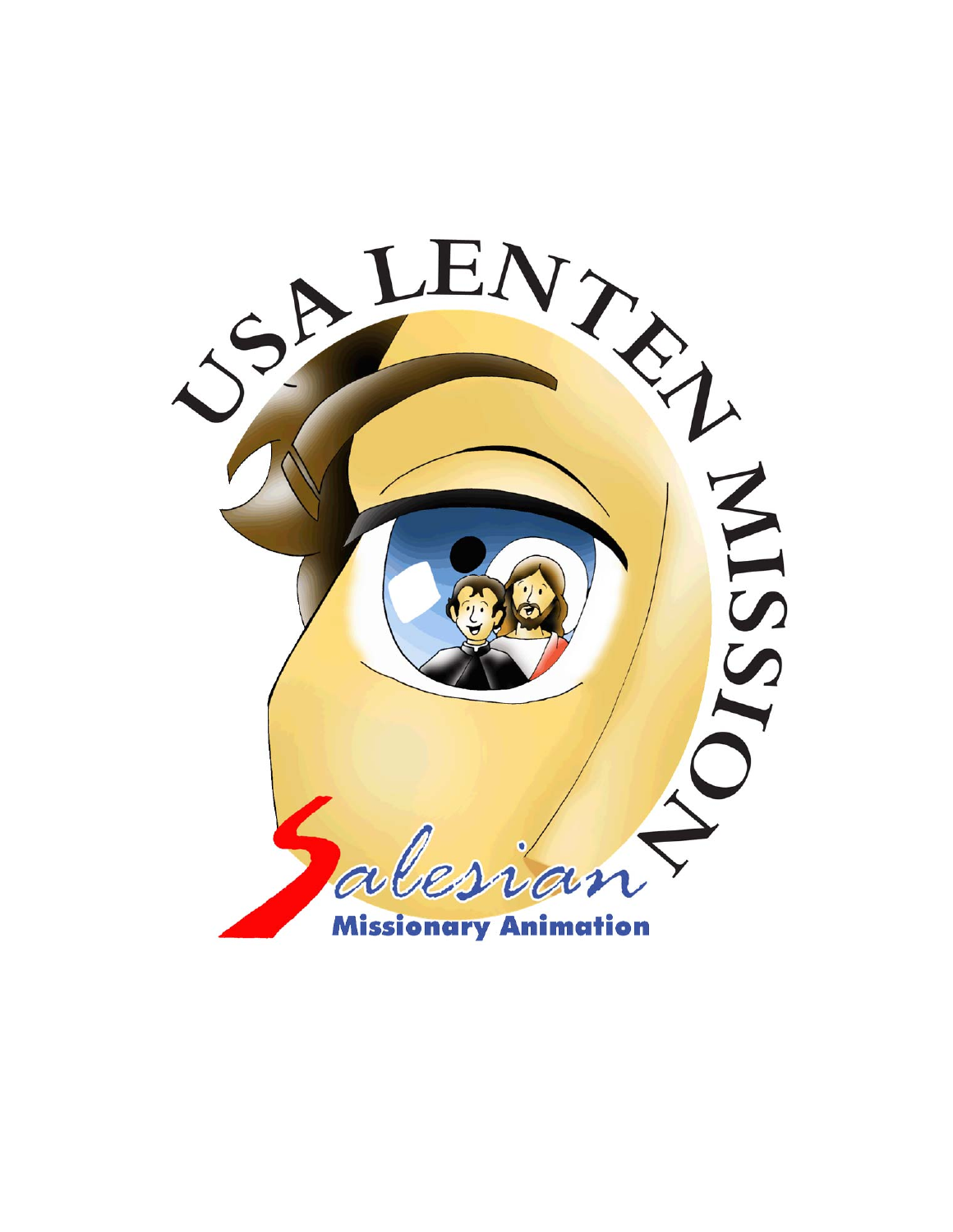Salesian Missionary Animation www.salesianvolunteers.org St. Andrew Province SUO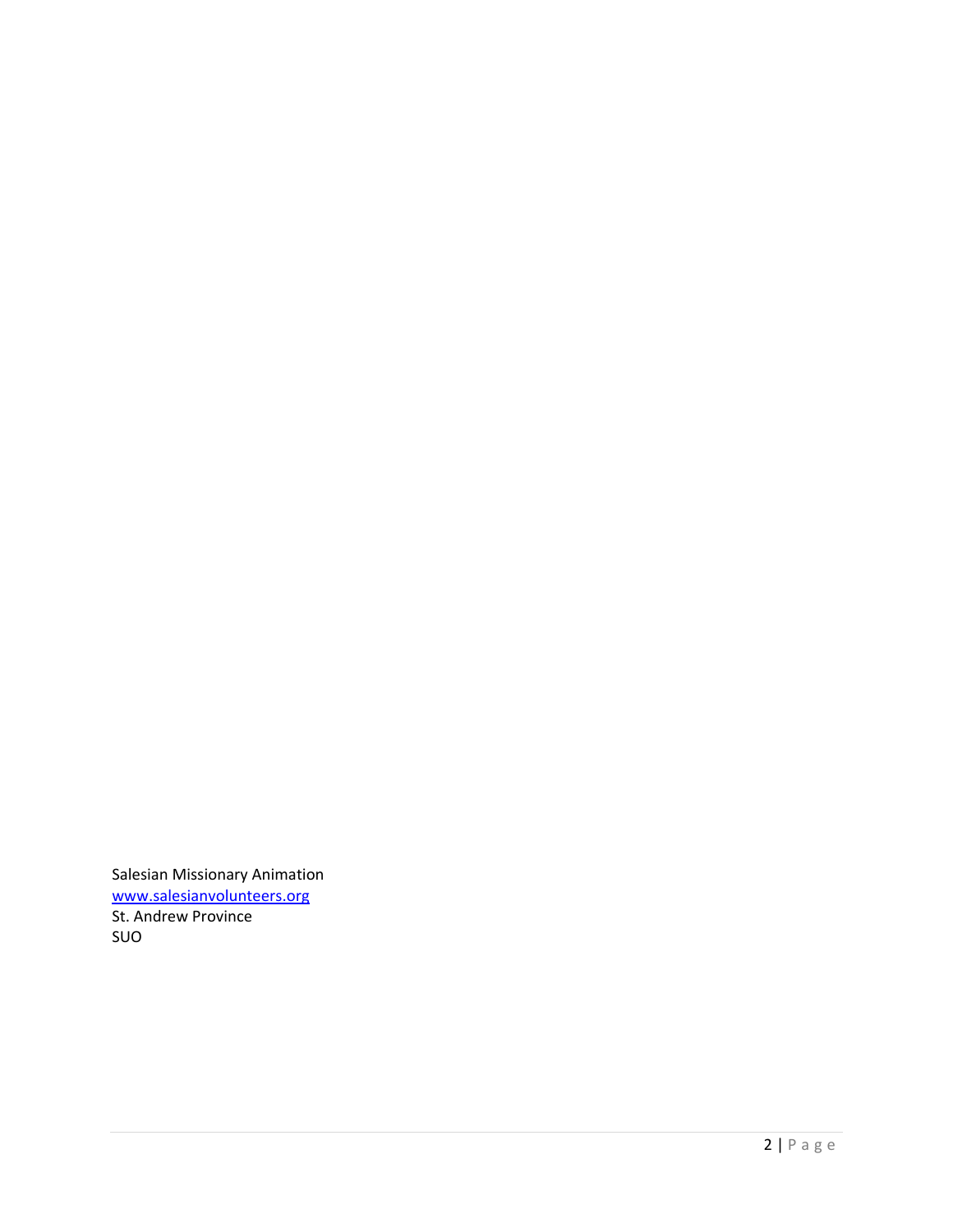

#### SAELSIAN MISSIONARY ANIMATION OFFICE

13400 Bellflower Blvd • Bellflower • California • 90706 | Ph: (562) 920-7796 | www.salesianvolunters.org

February 6, 2011

Dear Salesians,

Greetings from the Missionary Animations Office!

As many of you know, the Missionary Animation Office is trying to promote the *missionary spirit* among our young people. After brainstorming, reflecting, and praying we have determined that this Lenten season would be the perfect time to create missionary groups in every community. The question is, how?

Combining our ideas, efforts, and our zeal toward this project we have created a missionary formation manual for our communities. We are hoping that this manual will serve as an instrument to guide you through a memorable experience, as a leader in fostering the missionary spirit of St. John Bosco.

As a first step, your community is asked to identify a group of six to ten young people who you think demonstrate a natural gift of missionary spirit. This core group will meet for the first time on March 11, 2011, the First Friday in Lent, and every Friday of Lent after that, with the exception of Good Friday. The manual will guide you step‐by‐step thru the process of building the core missionary group.

On Holy Thursday, and Good Friday the missionary group will visit the houses in the neighborhood, and invite the families to join them in prayer. The short prayer service will serve as a stepping stone to invite the families to join them in the Easter Vigil services on Holy Saturday.

I invite, and encourage you to adopt this program as your own, hoping that it can become a meaningful tool in establishing a missionary spirit in, and for your community. The manual itself is only a tool, and it allows for implementation and change according to the need.

As stated in the beginning, the objective is to, *"promote the missionary spirit among our young people".* This is part of the legacy that Don Bosco left us, and we can do no less than make an effort to live up to his life's philosophy and motto, "Da Mihi Animas, Cetera Tolle"

Your friend in Don Bosco

Juan Carlos Montenegro Salesian Mission Animation Delegate.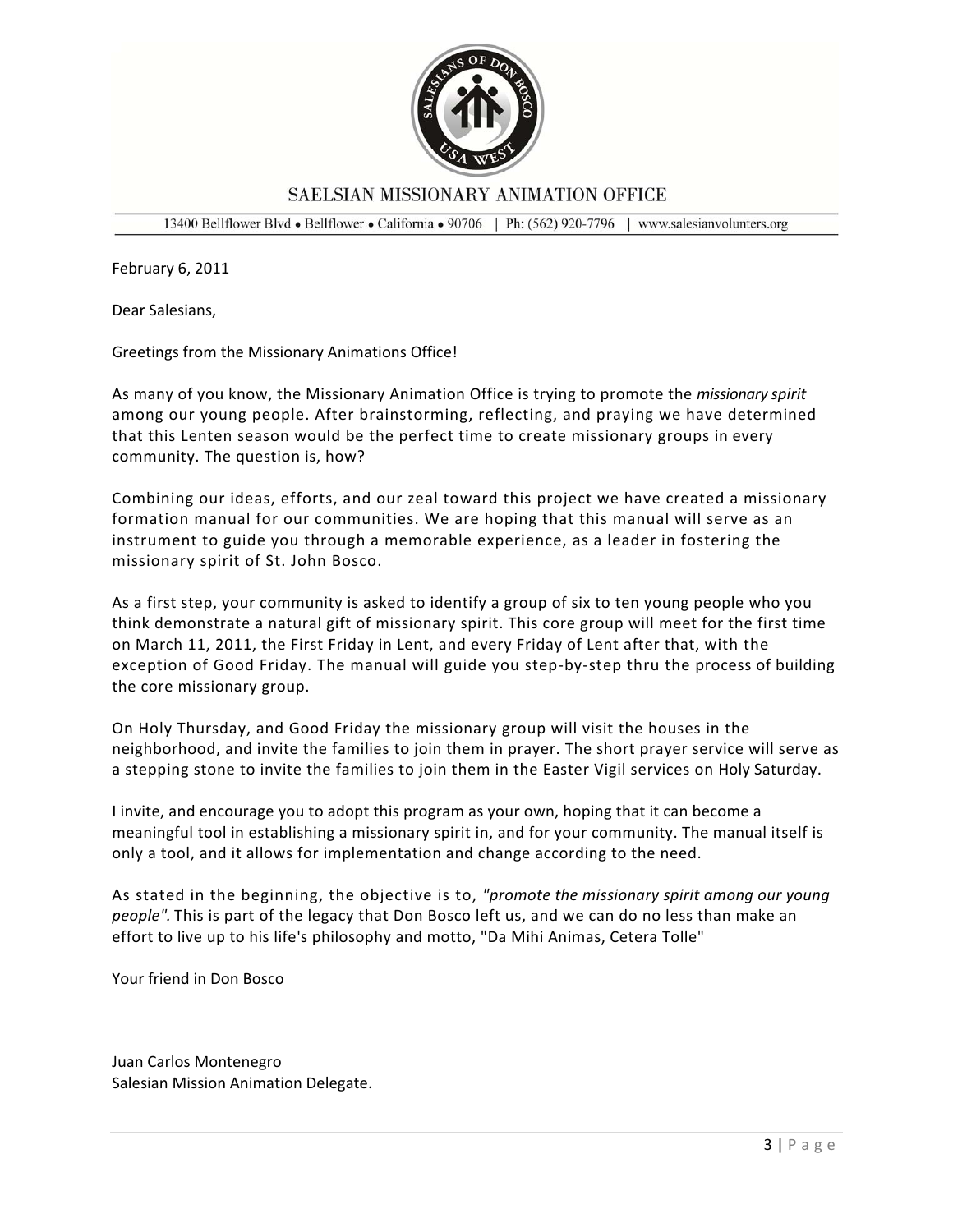# **Contents**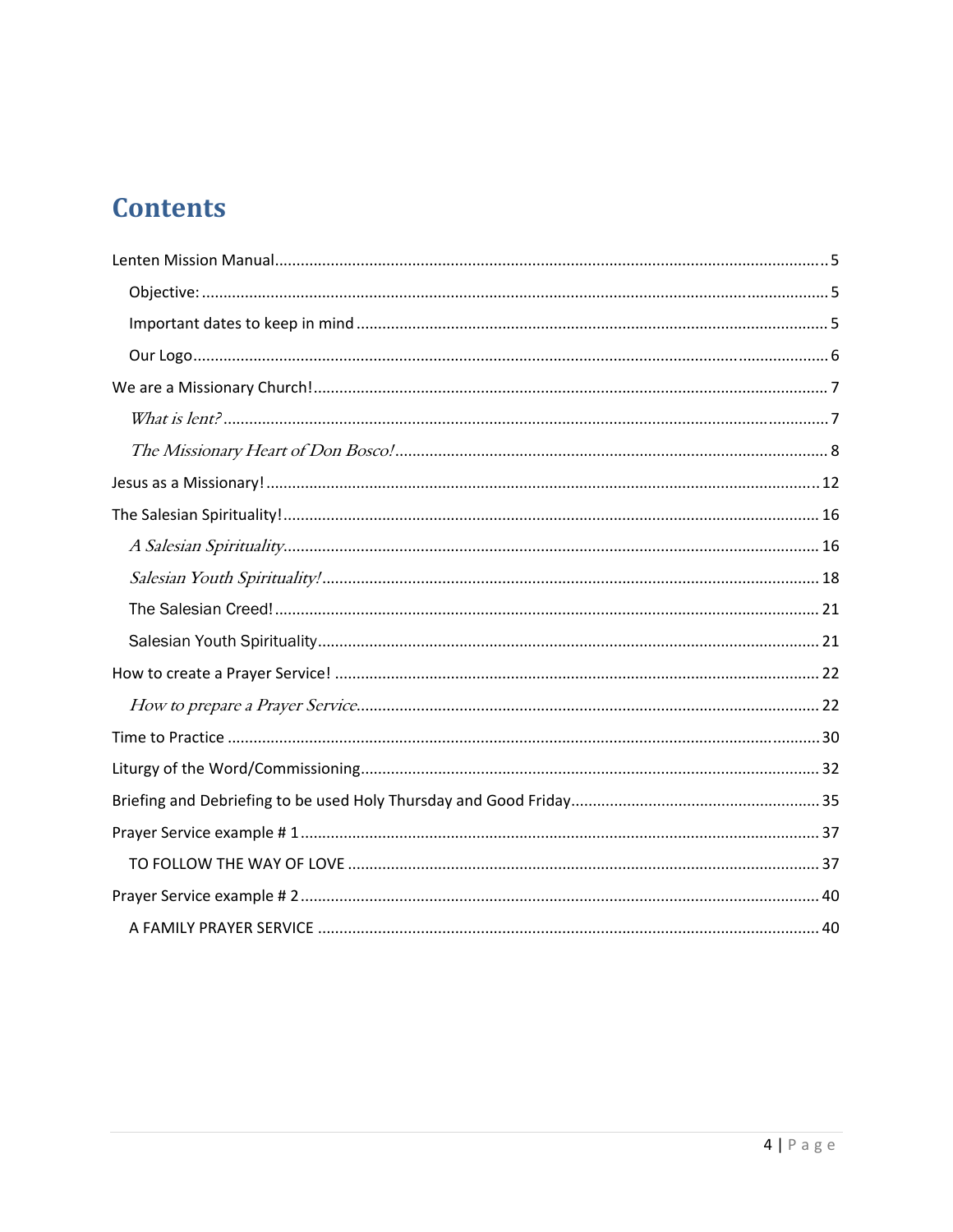# **Lenten Mission Manual**

This manual will guide you in creating and promoting the missionary animation in your community through this 2011 Lenten Season.

#### **Objective:**

To promote the *'missionary spirit among our young people',* thus creating a missionary / vocation culture in our communities.

#### **What is the main Goal?**

The main goal is to outreach to the community by forming a group of young people who, on Holy Thursday and Good Friday, will visit families within the community. In their visit, they will share the word of God through a specially prepared prayer service. It is our hope that this activity will allow the families to see the importance of hearing and sharing God's word with others (evangelization). Secondly, it is our goal to show that prayer sharing of God's word may also touch the hearts of those participating enough that they may see and accept God's challenge to make a difference in our society by their witness.

#### **Visiting homes in the neighborhood. What is that all about?**

For our initial starting year we will ask our Coordinator of Youth Ministry to recruit families that already belong to our parish or community, and are willing to welcome a group of young people into their homes to pray with them. Any future prayer families may possibly be randomly chosen, but for this year the process of choosing the families will be organized and planned.

Ideas for recruiting families can vary: announcements after Sunday masses can be made, indicating what the intention of the missionary group does and how the families can help them, flyers can be handed out, a few members can meet and greet the parishioners as they exit mass. Any number of ways can be utilized to promote participation. Again, brainstorming is a good exercise when seeking a variety of ideas.

#### **Important dates to keep in mind**

From present day until March 9<sup>th</sup>

Recruitment (invite young people to experience this missionary activity)

| March 11 <sup>th</sup>      | 1 <sup>st</sup> Formation Meeting<br>Theme: We are a Missionary church                                                         |
|-----------------------------|--------------------------------------------------------------------------------------------------------------------------------|
| March 18 <sup>th</sup>      | 2 <sup>nd</sup> Formation Meeting<br>Theme: Jesus as a Missionary                                                              |
| March $12^{th}$ & $19^{th}$ | Church Announcement:<br>Ask for host families who receive missionary group into their home on Holy<br>Thursday and Holy Friday |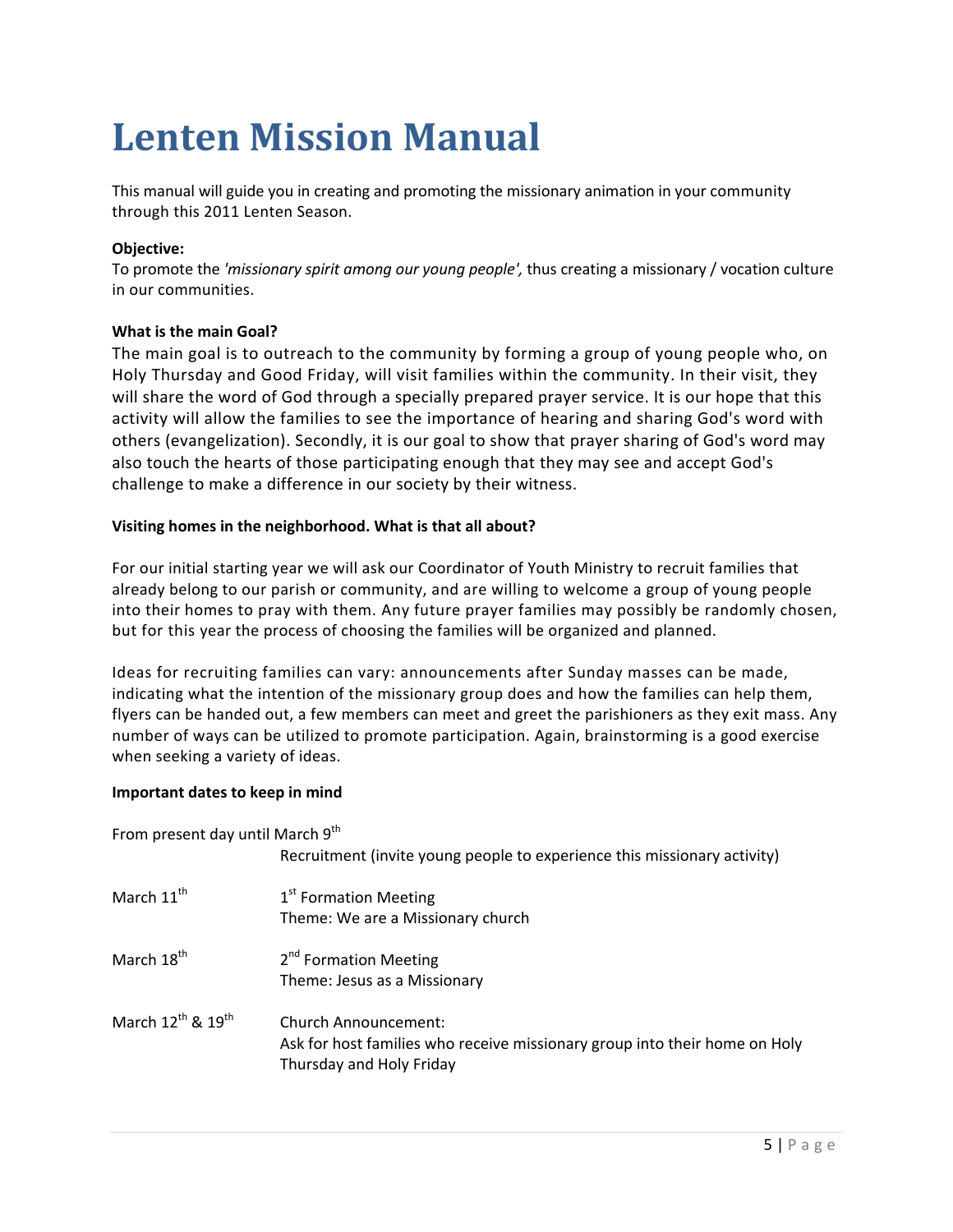| March 25 <sup>th</sup>                    | 3 <sup>rd</sup> Formation Meeting<br>Theme: The Salesian Youth Spirituality          |
|-------------------------------------------|--------------------------------------------------------------------------------------|
| April 1st                                 | 4 <sup>th</sup> Formation Meeting<br>Theme: How to create a Prayer Service           |
| April 8 <sup>th</sup>                     | 5 <sup>th</sup> Formation Meeting<br>Theme: Practice Facilitating the Prayer Service |
| April 15 <sup>th</sup>                    | 6 <sup>th</sup> Formation Meeting<br>Commissioning                                   |
| April 21 <sup>st</sup> & 22 <sup>nd</sup> | <b>Missionary Activity</b>                                                           |
| April 23rd                                | Participation in the Resurrection Mass                                               |

#### **Notes**

The 'Formation Meetings', which are the basis for accomplishing the objective of spreading the missionary spirit, and making the sharing of the Word of God with others truly a lasting spiritual experience are must be well planned and executed.

#### **Items of Importance:**

- 1. The CYM must have the permission slip from each young person who is part of this *missionary experience*.
- 2. On the evening of the family visits the missionary group gathers together at the community level and then proceeds to different family homes. It would be similar to a "sending forth" mission.
- 3. Any member who is providing transportation must be at least 25 years old, and have a proof of insurance.
- 4. The driver must carry all permission slips

#### **Our Logo**



#### **This logo was created based on the 2011 Strenna, "Come and See".**

Look closely and you will see in the eyes of the young both Jesus and Don Bosco.

As the young take on the *missionary* spirit they too will make a difference in the world if they allow themselves to be witnesses to Jesus in the Salesian *missionary spirit* of St. John Bosco.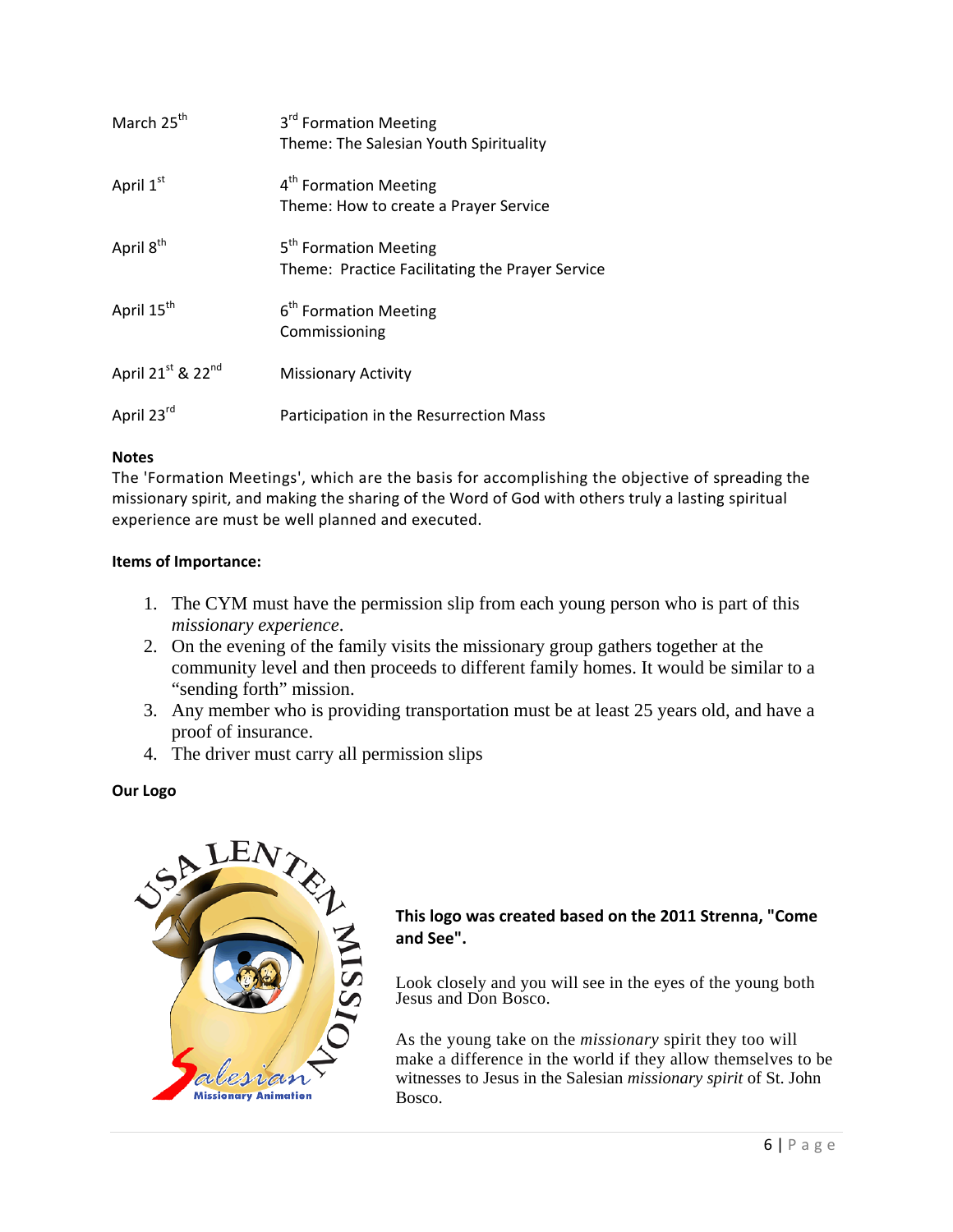# **SALESIAN MISSIONARY ANIMATION**

Lenten Mission 2011

# **Formation Meeting # 1**

# **We are a Missionary Church!**

#### **Objectives**

1.) To understand that we are called to be disciples of Christ as Don Bosco was, and help other people to get to know Jesus. 2.) To lay the foundation of our Lenten Missionary experience, understanding what is Lent and why as Salesians we want to visit the families at their homes.

This meeting should take place any day of the first week of Lent after ash Wednesday.

#### **Meeting Schedule**

| $7:00 \text{ pm}$ | Welcome and Introductions, quick opening prayer |
|-------------------|-------------------------------------------------|
| $7:15 \text{ pm}$ | <b>Formal Presentation</b>                      |
| $7:40 \text{ pm}$ | Group Discussion                                |
| $8:00 \text{ pm}$ | Group Sharing                                   |
| $8:10 \text{ pm}$ | Closing Thoughts/good night                     |
| $8:20 \text{ pm}$ | Closing Prayer!                                 |

#### **Useful-Additional Information**

# What is lent. $1$

Lent is the penitential season of approximately 40 days set aside by the Church in order for the faithful to prepare for the celebration of the Lord's Passion, Death and Resurrection. During this holy season, inextricably connected to the Paschal Mystery, the Catechumens prepare for Christian initiation, and current Church members prepare for Easter by a recalling of Baptism and by works of penance, which could be, prayer, fasting and almsgiving.

Even in the early Church, Lent was the season for prayerful and penitential preparation for the feast of Easter. Though the obligation of penance was originally only imposed on those who had committed public sins and crimes, by medieval times all the faithful voluntarily performed acts of penance to repair for their sins.

Ash Wednesday is the clarion call to 'Repent and believe the gospel' (Mk 1:15). For the next forty days, the faithful willingly submit to fasting and self-denial in imitation of Our Lord's forty-day fast in the desert. It is in these dark and still nights, these desert-times, that the soul

<sup>&</sup>lt;sup>1</sup> Source: www.catholicculture.org "The Mystery of Lent"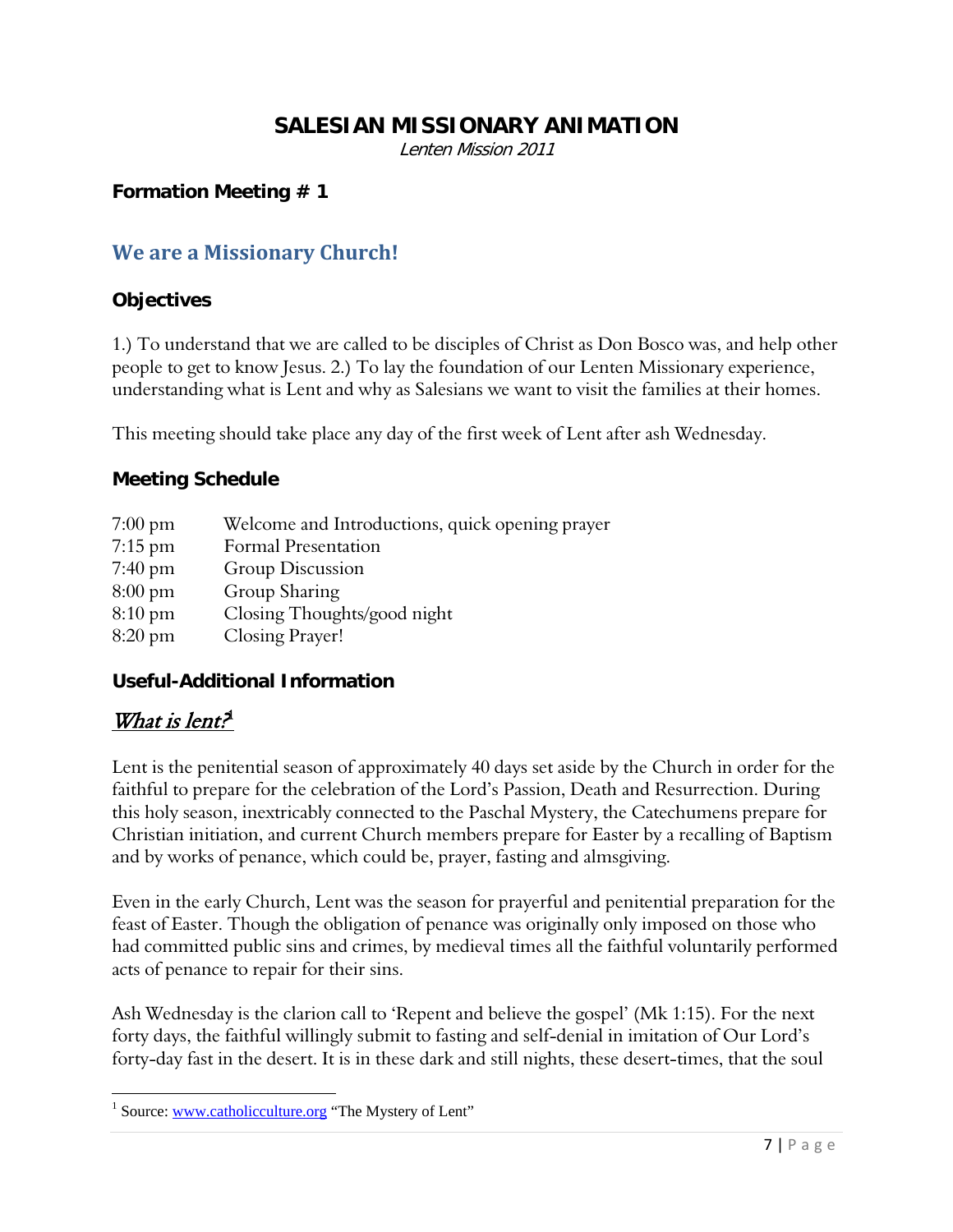experiences its greatest growth. There, in the inner arena, the soul battles the world, the flesh and the devil just as Our Lord battled Satan's triple temptation in the desert. His battle was external, for Jesus could not sin; our battle is interior, but with a hope sustained by the knowledge of Christ's Easter victory over sin and death.

His victory is our renewal, our 'spring' - which is the meaning of the Anglo-Saxon word, 'lengten' or Lent. In this penitential season we have the opportunity to make an annual spiritual 'tune-up', a 40-day retreat with Our Lord.

# The Missionary Heart of Don Bosco.<sup> $\rho$ </sup>

We may safely say that Don Bosco can be listed among the great missionaries of the 19th century, even though he was never personally on the missions "ad gentes". (Out of their native country)

"It can be said", wrote Eugene Ceria, "that the missionary idea grew in him". It is an idea that is intrinsic to his vocational plan as a Founder, and coextensive with his whole existence. At first it was present in embryo and he was hardly conscious of it, but then it gradually took on a form that became progressively clearer and more distinct.

The same thing is said in more incisive or delicate terms by both Fr Paul Albera and Fr Philip Rinaldi, who trace back Don Bosco's missionary vision to his dream at the age of nine.

The foreign missions, wrote Don Albera, "were always a burning aspiration in Don Bosco's heart, and I am quite sure that Mary Help of Christians, from her first motherly revelations to him while he was still a boy, had given him a clear intuition in this regard... He spoke about it continually to us his first sons; we were filled with wonder and felt ourselves carried away by a holy enthusiasm... At the bedside of young John Cagliero who was dying, Don Bosco saw the Patagonians waiting to receive redemption at Cagliero's hands, and he foretold his recovery and revealed in part what the future had in store for him".

And Don Rinaldi said in his turn: "In commemorating that first dream of our venerable Father we have implicitly celebrated the centenary of the beginning of the whole of Salesian work; because we may say that it was in that first vision that he was consecrated as the apostle of youth, the father of a new religious family, a missionary to non-Christian; that vision it was that stirred up also in his heart a lively desire for religious life and the evangelization of pagans".

The missionary ideal in fact, that had been alive in him from the time of his secondary school studies, developed and matured with the passing of time.

At the end of his period of pastoral formation in the College of St Francis of Assisi in Turin (1844), he was thinking of entering the Oblates of the Blessed Virgin, who had opened a

  $2$  AGC# 336 – Don Viganó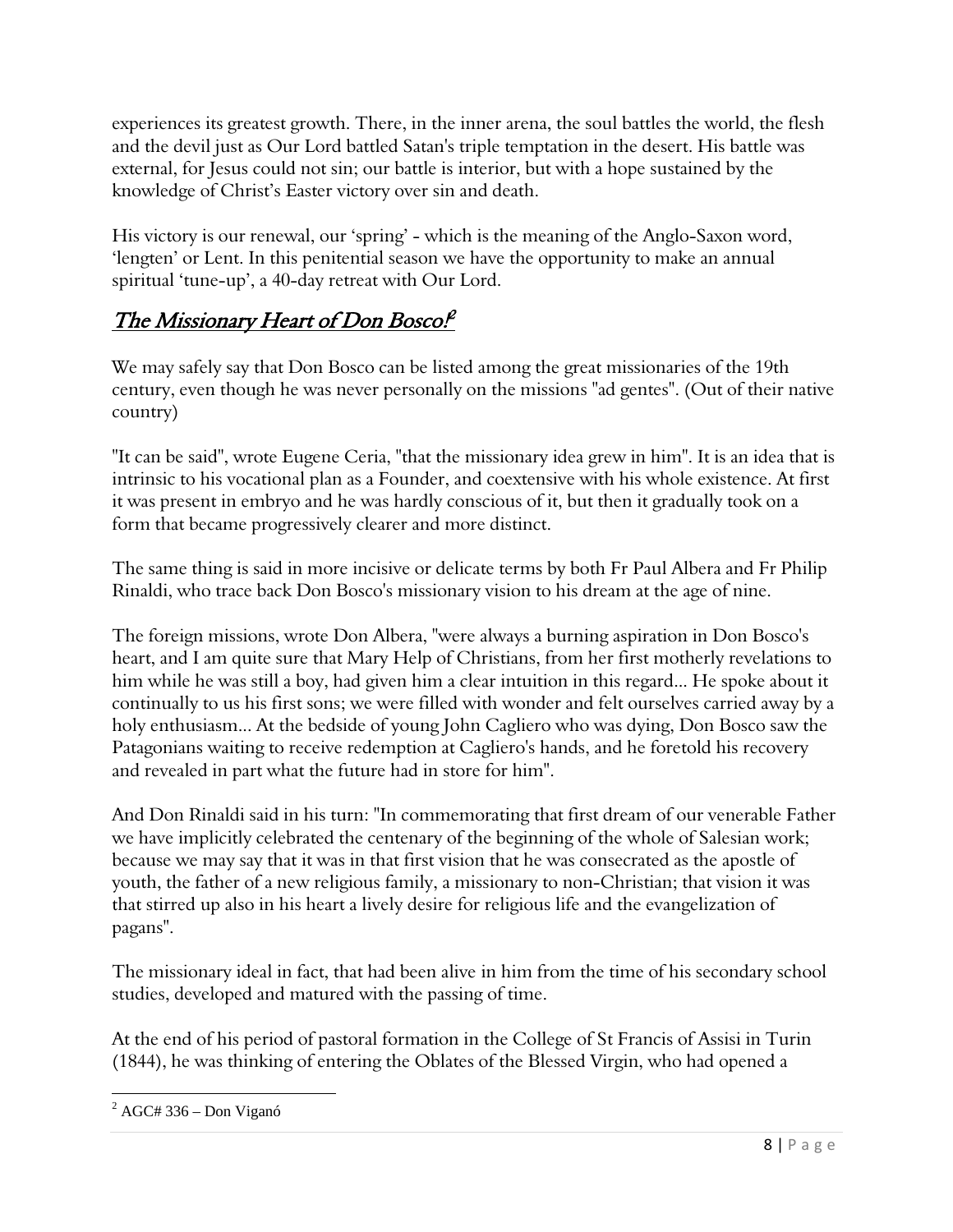flourishing mission in Vietnam, so that he could soon become a missionary, and for this he began to prepare himself by prayer and the study of the appropriate language. Don Cafasso, his spiritual director, let him go along on this line for a while, but then at an opportune moment said a decisive "no" and bade him stay in Turin, where he found him a post at the refuge of the Marchioness Barolo, where he could concern himself with large numbers of young people. He obeyed, and Providence guided his steps. But his apostolic work among the young, far from quenching his missionary zeal, shed fresh light on it and gave it a new and original slant.

We know that missionary undertakings, reported in the Archives of the Propagation of the Faith one of his favorite sources of reading material made a deep impression on him. There were so many souls to be saved, and he felt that in some way he shared the responsibility for them.

From 1848 Don Rua and others had heard him exclaim more than once: "Oh, if only I had lots of priests and young clerics! I would send them to preach the Gospel in Patagonia and Tierra del Fuego..."

He was often seen, during those same years, looking at a map and heaving a deep sigh at the thought that" so many regions were still lying in the shadow of spiritual death".

When after indescribable sacrifices he was finally able to launch his missions (1875: the Congregation's greatest enterprise!) his missionary heart exulted, and he seemed to give them the whole of his eager attention: "From then onwards", wrote Don Albera, "the Missions were at the center of his heart and he seemed to live only for them... He talked about them with such enthusiasm that we all marveled and were deeply edified by his burning ardor for souls".

With no less intensity Don Rinaldi, drawing on memories of the distant past, wrote: "In his great heart there had been accumulating for years on end the apostolic ardor of a Francis Xavier, nourished by a heavenly flame that was revealing the future to him through dreams... For me there has never been a missionary as zealous and tireless in his propaganda as he was. I can still see him, the loving Father, in the distant memories of my Salesian vocation, precisely in those years when his missionary fervor was at its height; and it has left an indelible impression on me: he was a true missionary, an apostle devoured by a passion for souls".

But Don Bosco was not satisfied to keep the missionary ideal to himself; he passed it on to his Congregation (and Family) as an essential element of his spiritual and apostolic patrimony. A memorandum he sent in 1880 to Pope Leo XII is quite explicit: "The foreign missions have always been a cherished concern of the Salesian Congregation".

It was his wish therefore that his foundation should be also truly missionary "ad gentes".

It will be worth our while to consider, albeit briefly, some of Don Bosco's dreams that manifest very dearly his plans as a Founder.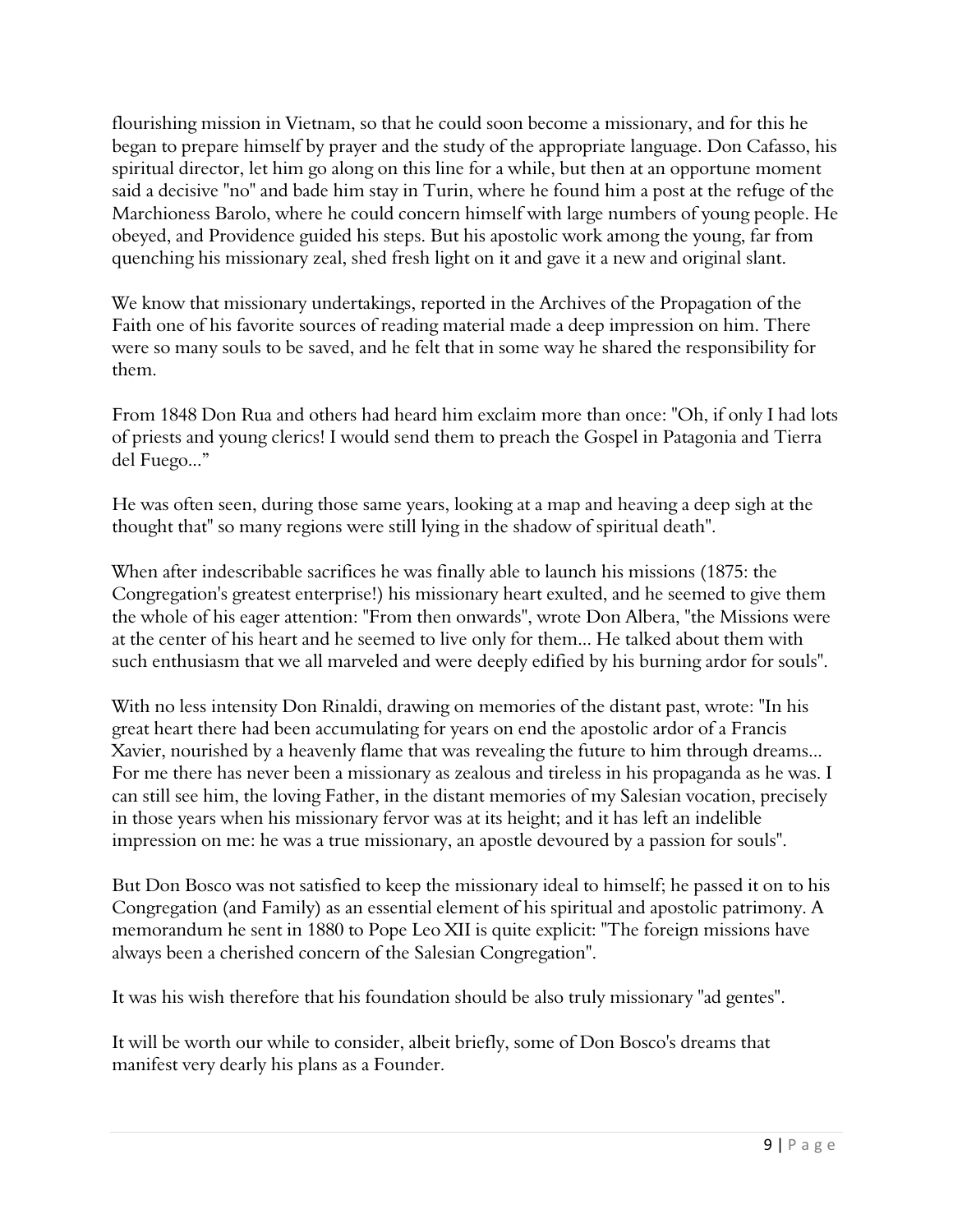#### **Prepare in Advance**

1. Ask a young person to lead the opening prayer. It has to be simple and from the heart. We invite the young person to think about the problems that that they have and to pray for them.

#### **Night Outline**

#### 7:00 **Welcome and Introductions**

Welcome the participants as they arrive, and make sure everyone gets a name tag. Introduce yourself.

#### 7:08 **Quick Opening Prayer**

Something that has worked for me is to do a simple opening prayer, we ask the young people to group in a circle and to hold hands. Then we open the prayer with the sign of the cross and invite a young person to lead us in the opening prayer.

Note to Leader: In order to have a nice prayer it is important to accompany the young person in the process of creating the prayer.

#### 7:15 **Formal Presentation**

At this time the facilitator needs to explain what Leant means and what the "missionary" heart of Don Bosco is. After these two concepts are explained, the facilitator allows time for questions.

Once all the answers are given, the facilitator invites the group, to divide themselves into small group; This will lead us to our next activity activity-group discussion group discussions.

#### 7:40 **Group Discussions**

Please ask the different groups to answer the following questions:

- 1. What did I learn today?
- 2. What am I going to do, to make this Lent especial?

#### 8:00 **Group Sharing**

Invite the young people to share what they discussed in their small groups.

#### 8:10 **Closing Thoughts**

At this point, the facilitator will present the *Lenten Missionary Experience* as a personal spiritual time that will lead us to be closer to God. This moment that will improve our lives, this moment can make the difference in others peoples life.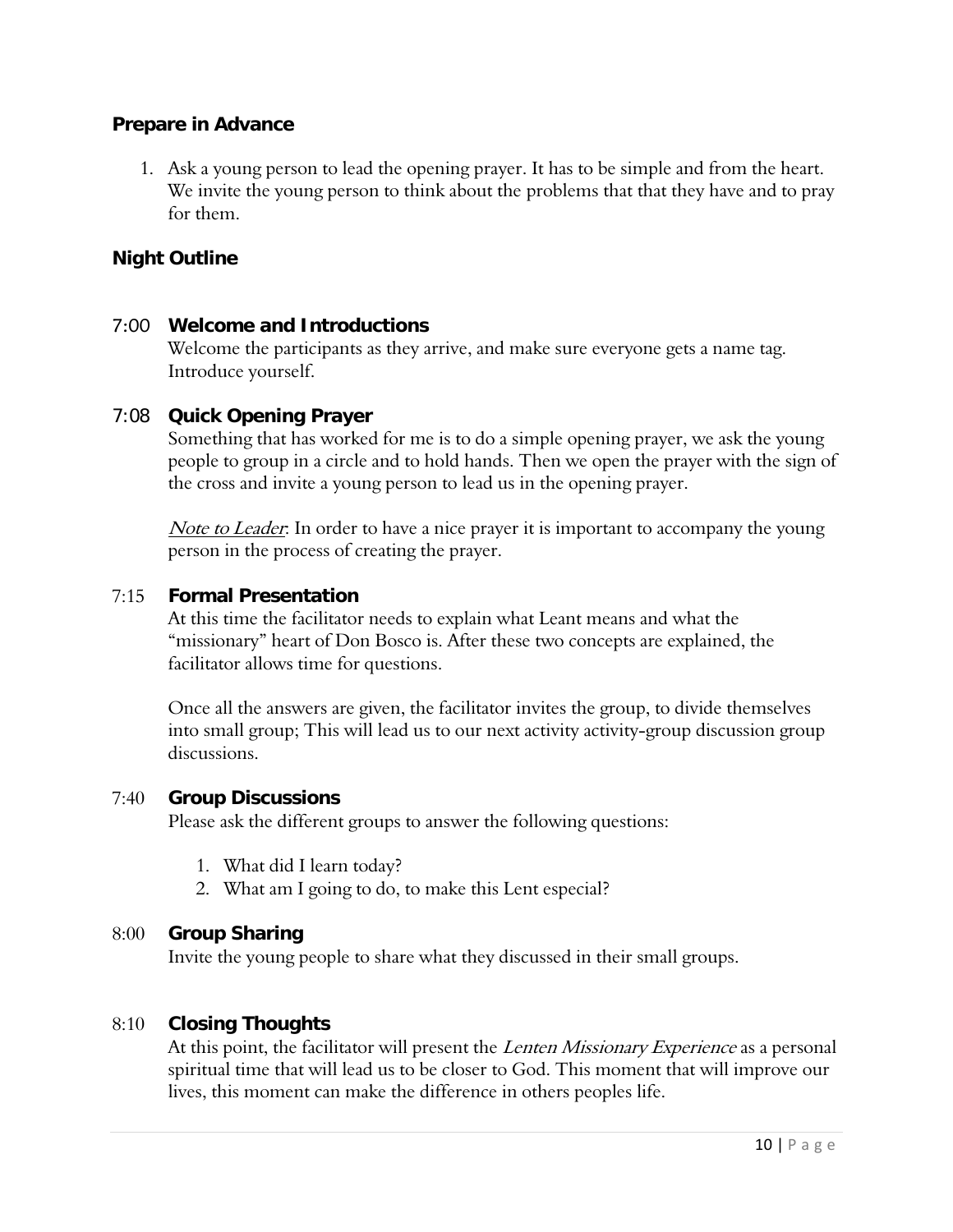The facilitator may want to read the following:

As you can see, Lent is a time that God gives us to become better human beings, it is also a time for resurrection, which means a time where we can reignite the flame of God in our heart, the same flame that Don Bosco had in his heart.

This lent we wanted to be different, we want to go and share who we are with the families in our neighborhood, we want to be able to share Christ with them. And this is why you are here, I want to invite you to get out of you comfort zone and make the difference in others people life. On Holy Thursday and Holy Friday, we are going to visit some families of our neighborhood and we are going to pray with them and for them.

Would you join us?

## 8:20 **Closing Prayer**

Once again, ask the young people to group in a circle and to hold hands. Open the prayer with the sign of the cross, and invite everyone to give some intentions. After all the intentions are expressed, ask God to bless the group and finish with an Our Father, and Hail Mary

#### Note:

Don't forget to invite the young people to come to our next meeting!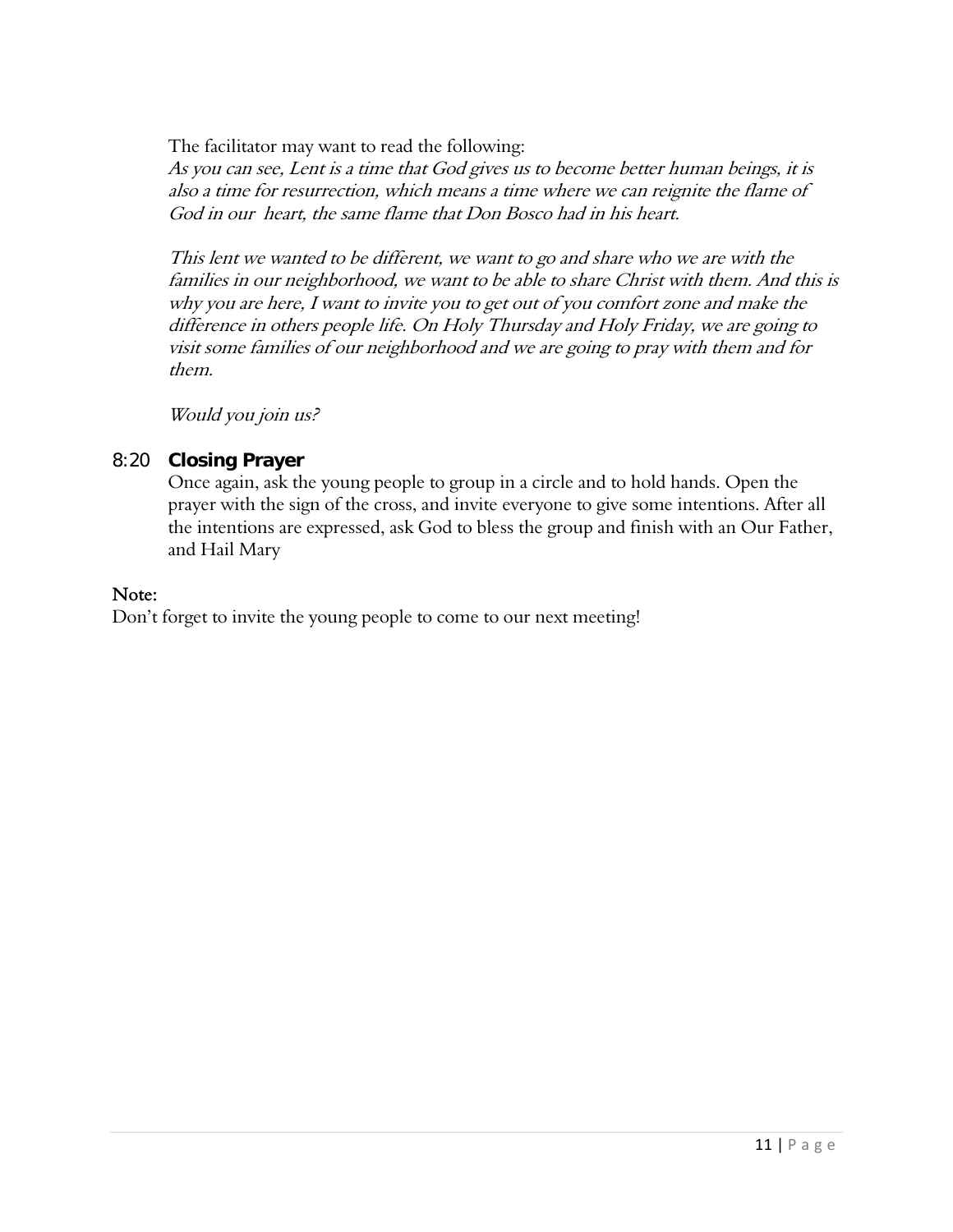# **SALESIAN MISSIONARY ANIMATION**

Lenten Mission 2011

# **Formation Meeting # 2**

# **Jesus as a Missionary!3**

#### **Objectives**

1.) To really get to know Jesus Christ as a Missionary; 2.) To learn that we are also called to be his disciples, and missionaries by discovering the humanity of Jesus, empathizing his compassion for those in need 3.) To know that Jesus walks with us today as we reach out to those in need.

#### **Meeting Schedule**

| $7:00 \text{ pm}$ | Welcome and Introductions, quick opening prayer |
|-------------------|-------------------------------------------------|
| $7:15$ pm         | Who is Jesus? activity                          |
| $7:40 \text{ pm}$ | <b>Formal Presentation</b>                      |
| $7:50 \text{ pm}$ | Scripture Study                                 |
| $8:10 \text{ pm}$ | Group Sharing                                   |
| $8:20 \text{ pm}$ | Closing Thoughts/good night                     |
| 8:30 pm           | Closing Prayer!                                 |

#### **Recourses Needed**

- Make copies of Jesus Activity for each participant
- Bibles or copies from the bible passage listed bellow

#### **Night Outline**

7:00 **Welcome and Introductions**  Welcome the participants as they arrive, and make sure everyone gets a name tag. Introduce yourself.

# 7:08 **Quick Opening Prayer**

Something that has worked for me is to do a simple opening prayer, we ask the young people to group in a circle and to hold hands. Then we open the prayer with the sign of the cross and invite a young person to lead us in the opening prayer.

 $3$  This formation is based on "Jesus and compassion for the poor" published by YouthWorks and available through a subscription to **Youth Ministry Access**.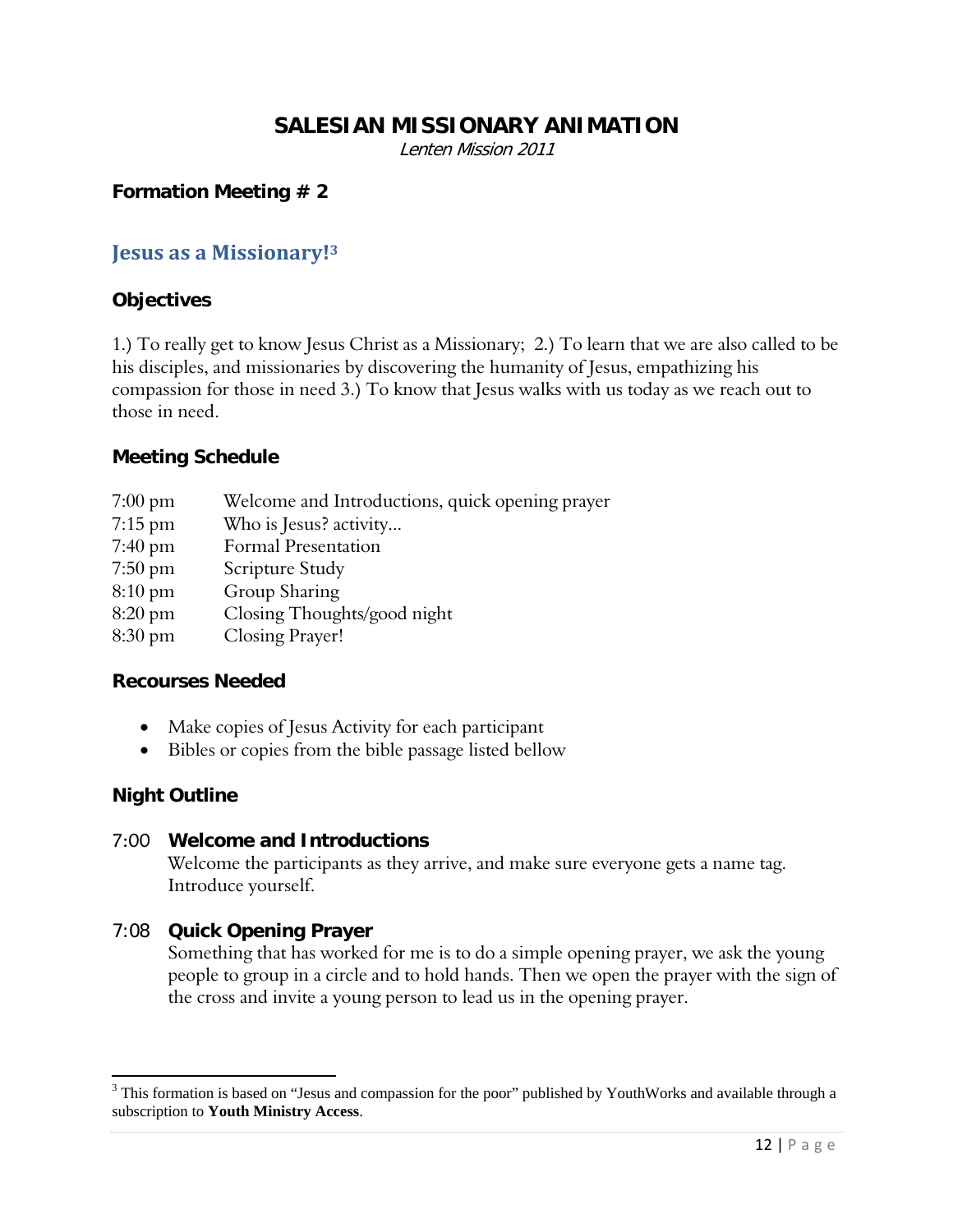# 7:15 **Who is Jesus? Activity**

Distribute the, "Who is Jesus?" handout: Ask participants to fill them out individually. When the group has finished filling out their sheets, have them post their sheets, around the room. This will allow for exploring one another's ideas about who Jesus was.

When everyone has returned to their seats, ask for their feedback on the activity. Was the task of describing Jesus as a teen, an easy or difficult one? Why? What struck you or impressed you about the responses you read?

## 7:40 **Formal Presentation**

Please incorporate the following points:

- Church teaching presents Jesus as someone who is both fully divine and fully human.
- If we accept this as true, it means that connecting with Jesus shouldn't really be all that difficult. If he is truly human, Jesus is more like us than different from  $11S<sub>1</sub>$
- Describing the qualities that make up the person of Jesus, then, shouldn't be much different from describing the qualities we respect in the good people around us-not just in the Mother Teresas or John Paul IIs of our world—but also in our friends, family, work- or schoolmates, and neighbors.
- Offer an example, "If Jesus is really human, he must have a sense of humor like Teresa's, which gets all of us laughing and feeling better about ourselves." Or, "If Jesus is a wonderful, fully human person, then he's got to be like my friend Paul. Paul really stands up for what he believes in, even if it's unpopular and sometimes it means he's standing alone!"
- Invite group members to provide examples of their own that help paint a clearer picture of what Jesus must be like.

Lead into the next activity by noting that another important way of learning about Jesus is to shift our attention to what his friends have to say about him, and what he has to say about himself. Images of Jesus found in the Gospels will speak for themselves.

# 7:50 **Scripture Study**

Please divide the following scriptures among the groups, asking them to read together and answering the following questions: 1.) what does this passage tell us about the person of Jesus? 2.) What does this passage tell us about the principles which Jesus lived?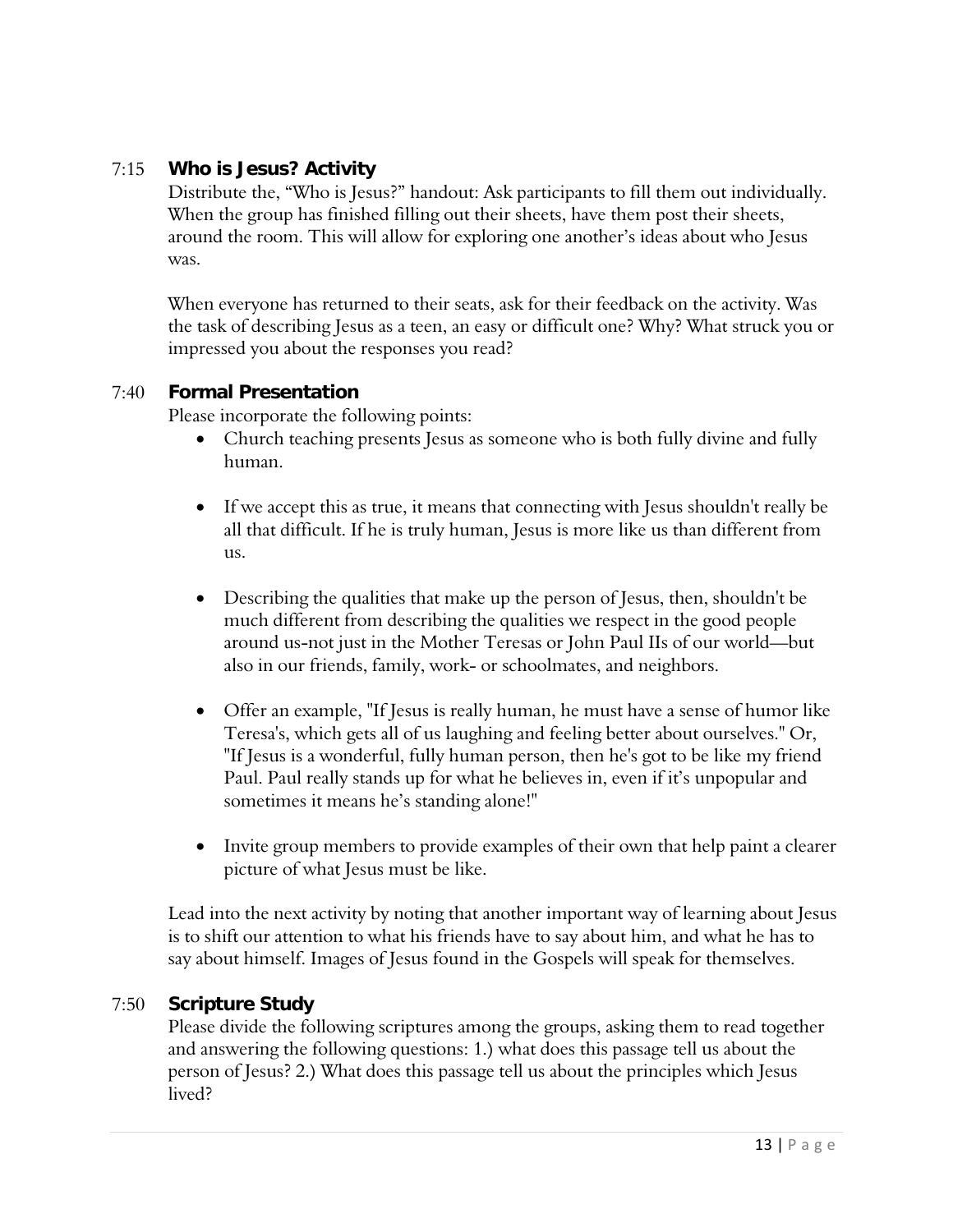- $\bullet$  Matthew 9:18-26
- Matthew 9:35-36
- Mark 1:50-45
- Mark 10:4652
- $\bullet$  Luke 9-:10-15
- Luke 13:20-17

# 8:10 **Group Sharing**

Ask young people to share what have they learn from this activity.

# 8:20 **Closing thoughts/good night**

Make the connection on how Jesus was able to serve people who were in need, and how we can make the difference visiting the families and praying with them. This Lenten season will be different; will be a moment of purification that will help us to get closer to God...

# 8:20 **Closing Prayer**

Once again, ask the young people to group in a circle and to hold hands. Open the prayer with the sign of the cross, and invite everyone to give some intentions. After all the intentions are expressed, ask God to bless the group and finish with an Our Father, and Hail Mary

## Note:

Don't forget to invite the young people to come to our next meeting!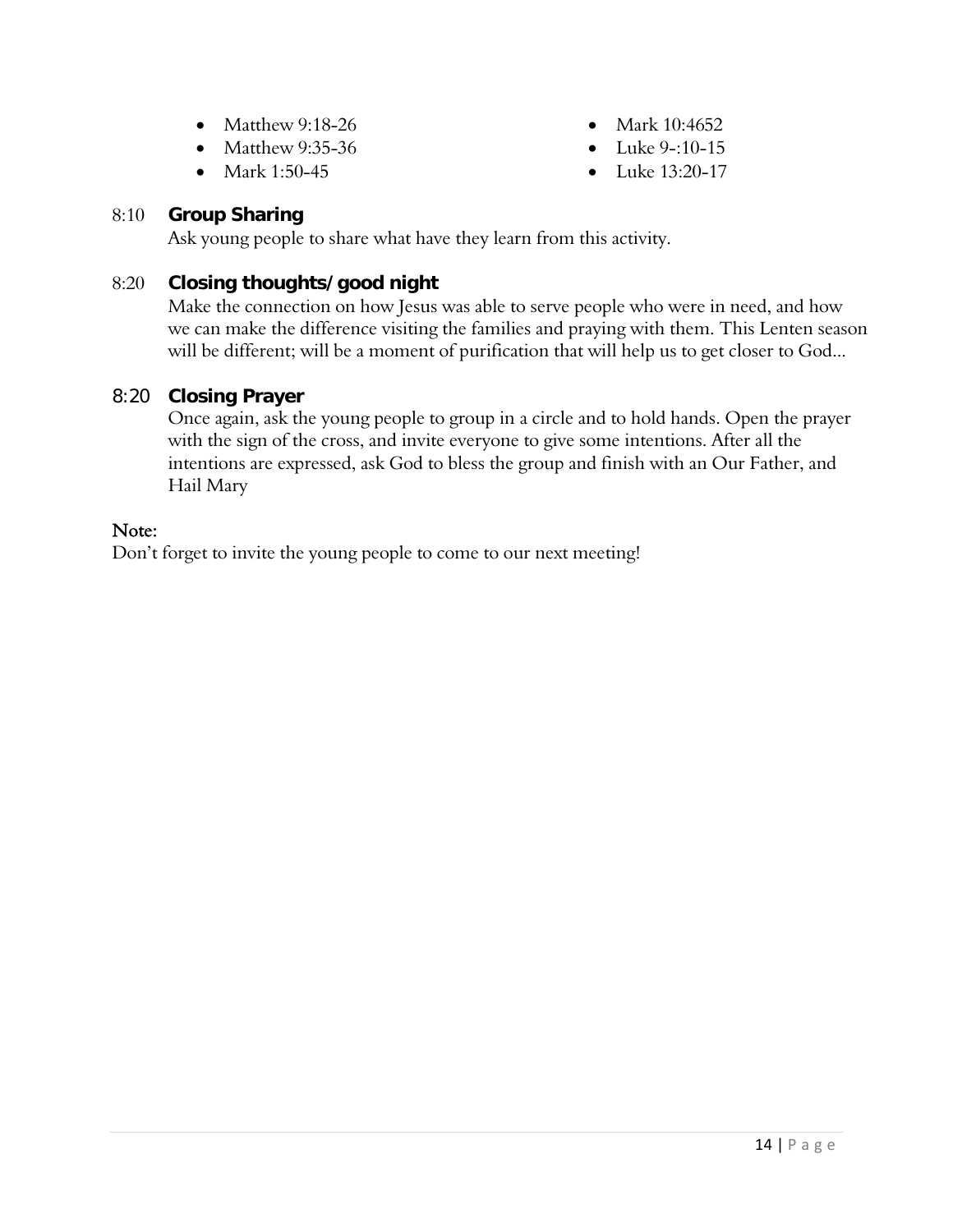| Jesus Activity! <sup>4</sup>                                                                                                                                                                                                                                                                      |
|---------------------------------------------------------------------------------------------------------------------------------------------------------------------------------------------------------------------------------------------------------------------------------------------------|
| Imagine Jesus, not as a full-grown adult, but as a still-growing teenager, 15 or 16 years of age.<br>What, do you suppose, he thought about himself? What did his family and friends thing of<br>him? Imagine you are each of the persons listed below. How would you describe the teen<br>Jesus? |
| I'm Jeremiah (Jerry to my friends), Jesus' best friend. When we're not at school, or working<br>our part-time jobs, we're inseparable. To me, Jesus is                                                                                                                                            |
| My name's Rachel. I'm 15, and live down the hill from Jesus. I've known him for a long time<br>and think he's cute, but                                                                                                                                                                           |
| I'm Mary, Jesus' mom. To me, Jesus is just                                                                                                                                                                                                                                                        |
| I'm Jesus, still in my teens, and wondering where life will take me. When I think about the<br>future I feel                                                                                                                                                                                      |

 4 Youth Ministry Access - Service Education 1 "Jesus and compassion"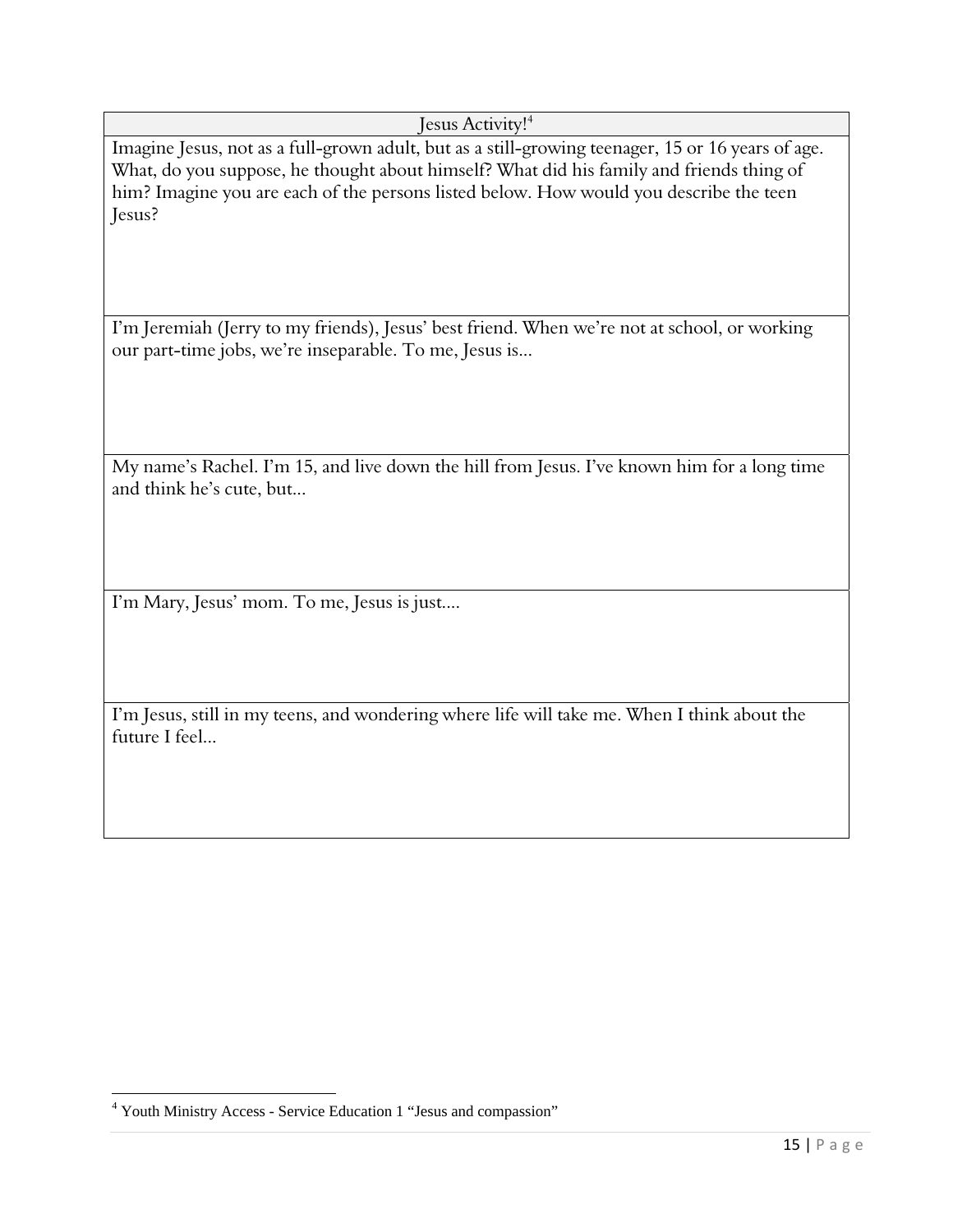# **Formation Meeting # 3**

The Salesian Spirituality!

## **Formation Meeting # 3**

# **The Salesian Spirituality!**

#### **Objectives**

1.) To deepen the understanding of our Salesian Spirituality. 2.) To get to know who we are as a Salesians. 3.) To realize that we belong to a wider community that is present all over the world.

#### **Meeting Schedule**

| $7:00 \text{ pm}$ | Welcome and Introductions, quick opening prayer |
|-------------------|-------------------------------------------------|
| $7:15 \text{ pm}$ | Activity - The Salesian Creed                   |
| $7:30 \text{ pm}$ | <b>Formal Presentation</b>                      |
| $7:45$ pm         | Group Sharing                                   |
| $8:00 \text{ pm}$ | Closing Thoughts/good night                     |
| $8:20 \text{ pm}$ | Closing Prayer!                                 |

#### **Useful-Additional Information**

# A Salesian Spirituality<sup>5</sup>

The journey of education reveals progressively to young people an original plan of Christian life and helps them to understand its implications.

The youngster learns a new way of being a believer in the world, and arranges his life around certain perceptions of faith, choices of values and gospel attitudes: he lives spirituality.

Research into "Salesian youth spirituality", adapted to new times, reached historic depths in the SGC and GC21. The GC23 is now re-launching it in our communities and among youth. Research still goes on, but the reality has been there for a very long time. It finds a first formulation in the dream at the age of nine years. "Make yourself humble, steadfast and strong". In this way the young John Bosco received in Mary a mother and teacher who was to be at his side in his mission to the young.

Later in the Valdocco environment under Don Bosco's inspiration there flourished various expressions of holiness and life in the Spirit. The biographies of Dominic Savio, Francis Besucco and Michael Magone describe the youthful sanctity of the first Oratory; it has been officially recognized by the Church and is offered to all young people through the canonization of Dominic

  $5$  GC 23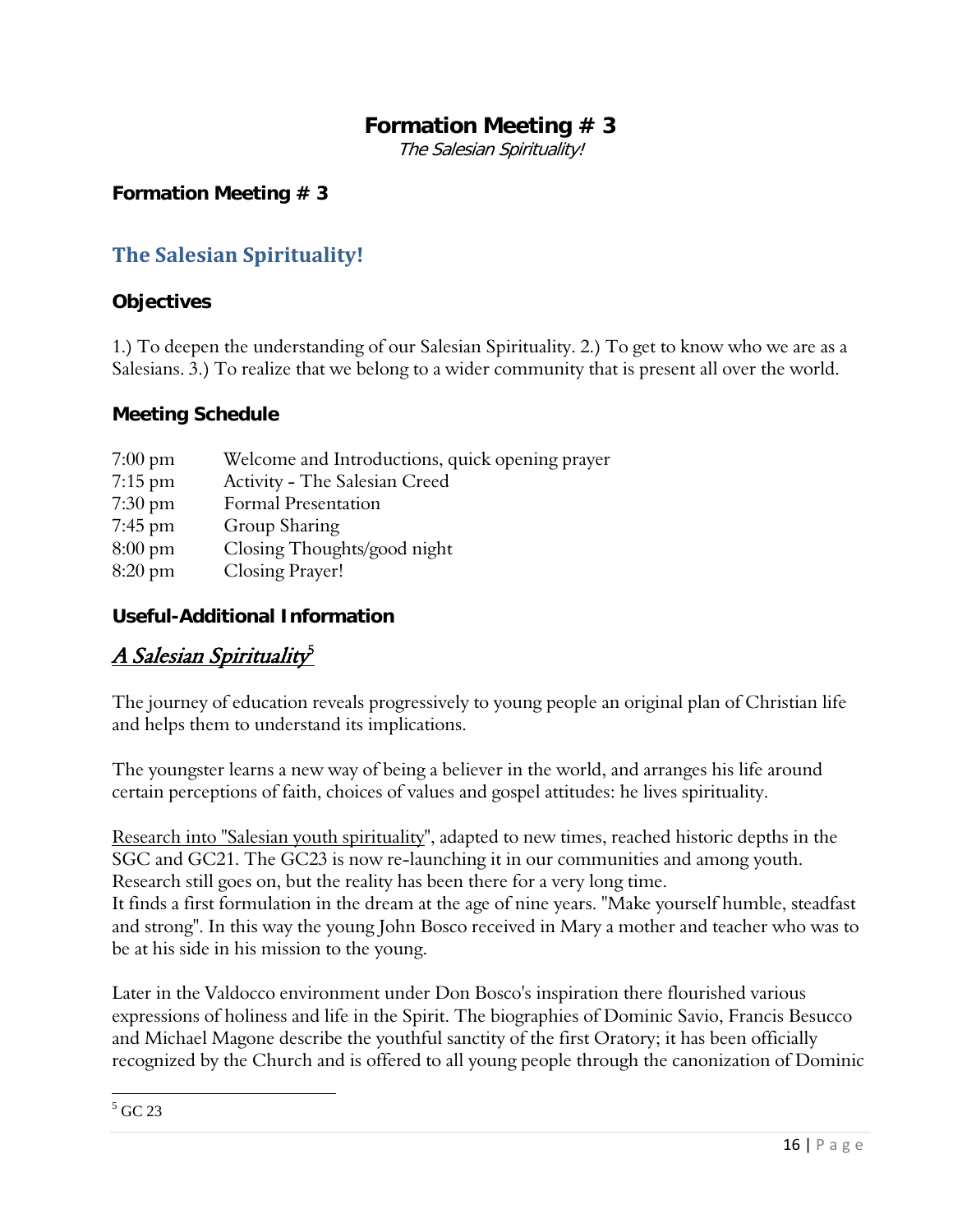Savio and the beatification of Laura Vicuña. On the other hand, our tradition has always spoken of the Preventive System as a spirituality project. In the concept of "reason, religion and loving kindness", fused by the "grace of unity" into a single experience, are to be found the content and method of spiritual proximity and encouragement.

The "Companion of Youth" and the various "Regulations" written for pupils in Salesian houses, carry in the simple context of daily life what is called for by Salesian spirituality.

"Salesian" does not imply here the distinctive mark of a certain group; it indicates, rather, the charismatic source linked with the spiritual current of the humanism of St Francis de Sales, reinterpreted by Don Bosco in the experience of the Oratory.

## is a "youth" spirituality

At Valdocco there was ample opportunity for the young to exercise leadership among their companions in every sector of life, even to the extent that the youngsters were called by Don Bosco to be with him "founders" of a new Congregation.

On their side they helped him to begin, in the context of everyday experience, a new style of holiness tailored to the typical requirements of a boy's development. In this way they were to some extent both disciples and teachers at the same time.

In all Salesian communities today, as happened yesterday in Don Bosco's Oratory, spiritual commitment is born of a meeting that breeds friendship. This leads on to a continuous point of reference and group situation in which the implications of the baptismal vocation can be more deeply understood and the journey begun to maturity of faith.

"I want to stay with Don Bosco" expresses the choice of a particular way of growing in the life of the Spirit: experience of Christian life precedes systematic reflection on it.

# and therefore an "educative" spirituality

Putting the youngster, with all his lively energy, at the center of the educator's attention as a practical criterion for the choice of a process to be pursued, manifests the fundamental characteristic of youth spirituality: it is an educative spirituality. It is addressed to all young people without distinction, and gives preference to the poorest of them.

Taking up the challenge of those who remain outside or at a distance and of those for whom faith is irrelevant to life, requires the educators to stay alongside the young and share their experiences. "Love what the youngsters love," Don Bosco repeats to the Salesians in the present-day situation, "so that they will come to love what you love."

To promote the growth of the young to the fullness of life after the measure of Christ the perfect man, is the goal of Salesian work.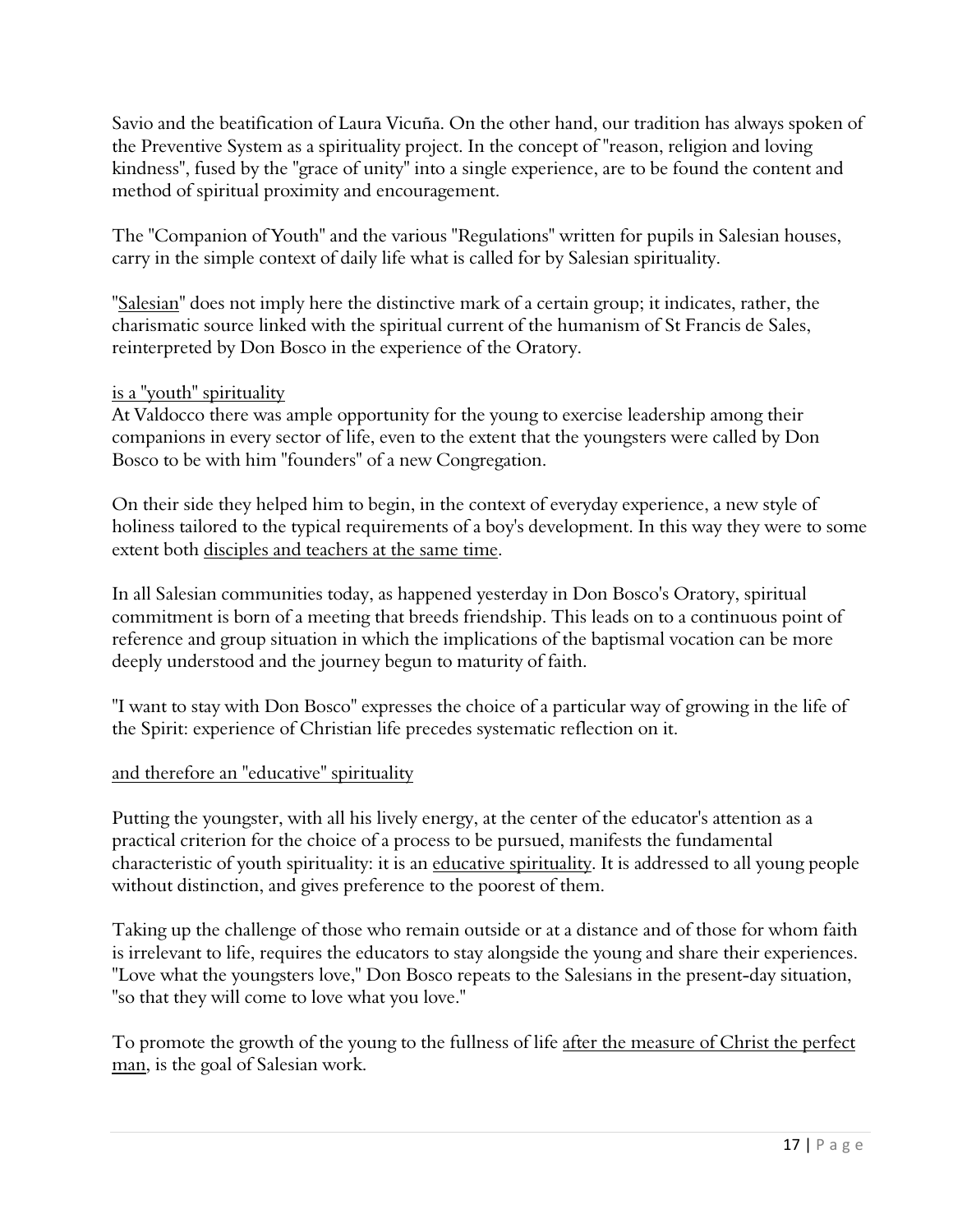# Salesian Youth Spirituality!<sup>6</sup>

It's based on the following points:

## 1. SPIRITUALITY OF ORDINARY DAILY LIFE.

Daily life inspired by Jesus of Nazareth (cf. C 12) is the setting in which the youngster recognizes the presence of God who is at work, and lives out his personal realization of the fact.

## 2. SPIRITUALITY OF JOY AND OPTIMISM.

Daily life is lived in joy and optimism, without prejudice to commitment and responsibility (cf. C 17.18).

## 3. SPIRITUALITY OF FRIENDSHIP WITH THE LORD JESUS.

Daily life is recreated by the Risen Christ (cf. C 34) who gives reasons for hope and leads to a life that finds its fullest sense in Him.

## 4. SPIRITUALITY OF COMMUNION IN THE CHURCH.

Daily life is experienced in the Church (cf. C 13.35), as the natural setting for growth in faith through the sacraments.

In the Church we find Mary (cf. C 20.34) who goes in front, accompanies and inspires.

#### 5. SPIRITUALITY OF RESPONSIBLE SERVICE.

Daily life is presented to the young as a setting for service (cf. C 32), both ordinary and extraordinary.

# Always Happy with Christ in the Church for the world!

#### **Prepare in Advance**

2. Ask a young person to lead the opening prayer. It has to be simple and from the heart. We invite the young person to think about the problems that young people have and just to pray for them.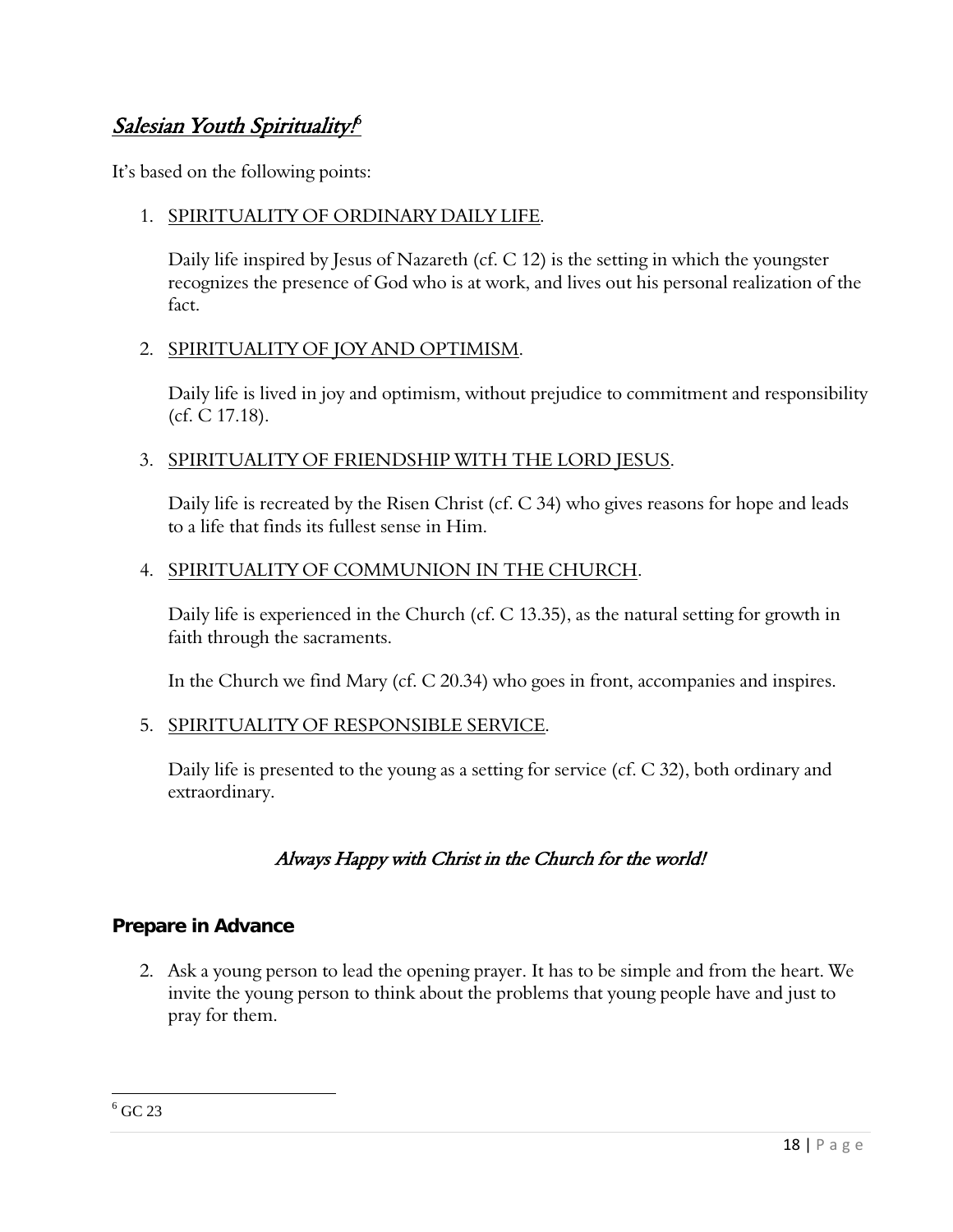# **Night Outline**

#### 7:00 **Welcome and Introductions**

Welcome the participants as they arrive, and make sure everyone gets a name tag. Introduce yourself.

#### 7:08 **Quick Opening Prayer**

Something that has worked for me is to do a simple opening prayer, we ask the young people to group in a circle and to hold hands. Then we open the prayer with the sign of the cross and invite a young person to lead us in the opening prayer.

Note to Leader. In order to have a nice prayer it is important to accompany the young person in the process of creating the prayer.

#### 7:15 **Activity – The Salesian Creed**

The facilitator needs to distribute to the young people handout #1. You can find it at the end of this document. Divide them into small groups, and ask them to read and analyze what the Salesian Creed is saying to them.

Please invite them to reflect in the following questions: Do I feel identified with this Creed? Yes, No Why? How can I live this Creed?

Once reflected, they will be invited to read "creatable" the creeds aloud for the general assembly. This will easily identify by its content the most creative group.

#### 7:30 **Formal Presentation**

Please present to the young people what the Salesian Youth Spirituality is. Be sure to cover the 5 characteristics of the Salesian Youth Spirituality described above, and present the following phrase: Always Happy with Christ in the Church for the world! Which summarized our Salesian Youth Spirituality.

#### 7:45 **Group Sharing**

Invite the young people to share what they have learned from the Salesian Youth Spirituality. Please ask the following questions:

- 1. What did I learn today?
- 2. Am I living the 5 characteristics of the Salesian Youth Spirituality?
- 3. How does the Salesian Youth Spirituality challenge me?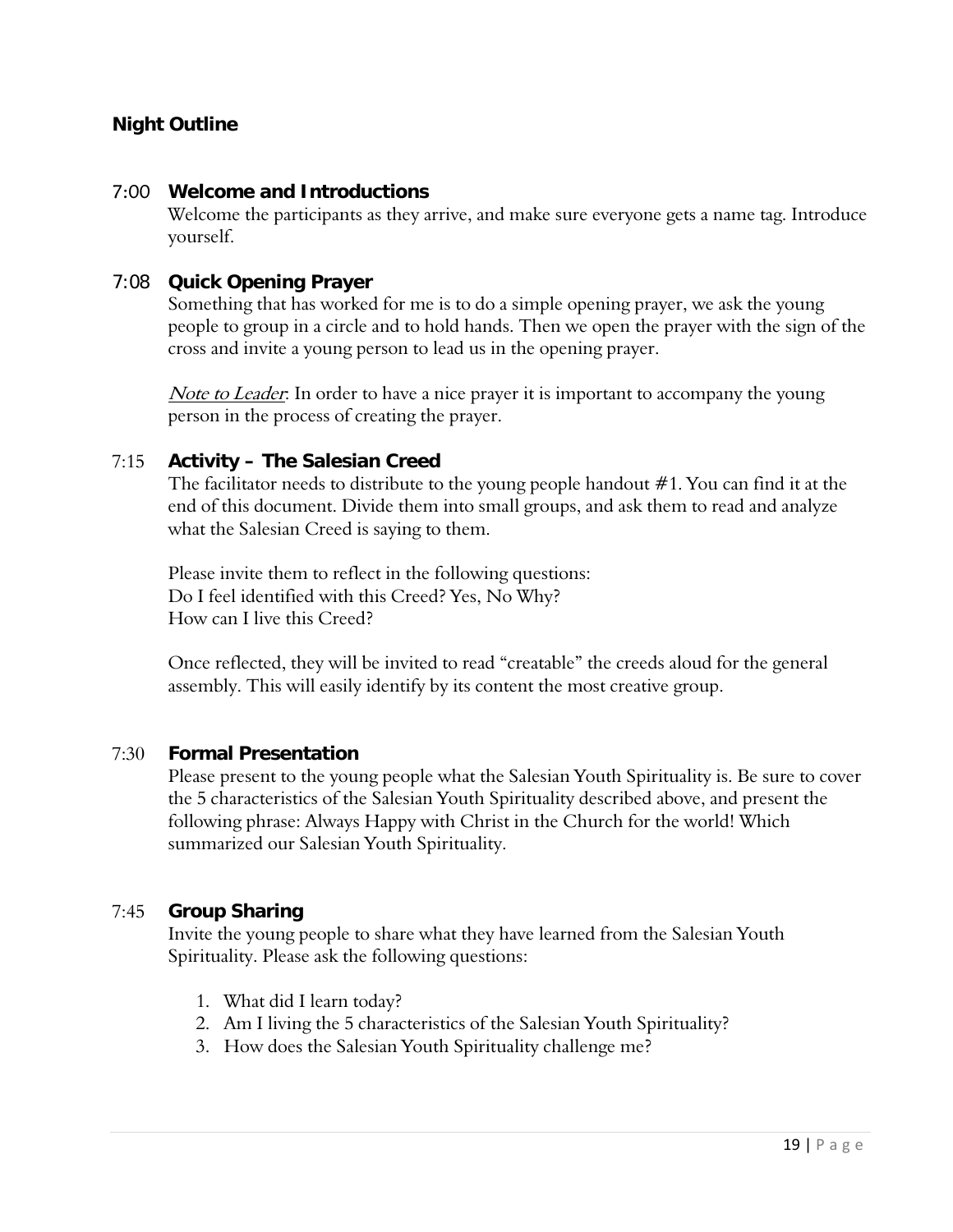## 8:10 **Closing Thoughts**

The facilitator closing the section by making the connection with the Salesian Lenten Mission; Our Salesian Youth Spirituality is challenging us to have a responsible service, and the Salesian Lenten Mission is a perfect moment for us to accept and fulfill this challenged.

#### 8:20 **Closing Prayer**

Once again, ask the young people to group in a circle and to hold hands. Open the prayer with the sign of the cross, and invite everyone to give some intentions. After all the intentions are expressed, ask God to bless the group and finish with an Our Father, and Hail Mary

#### Note:

Don't forget to invite the young people to come to our next meeting!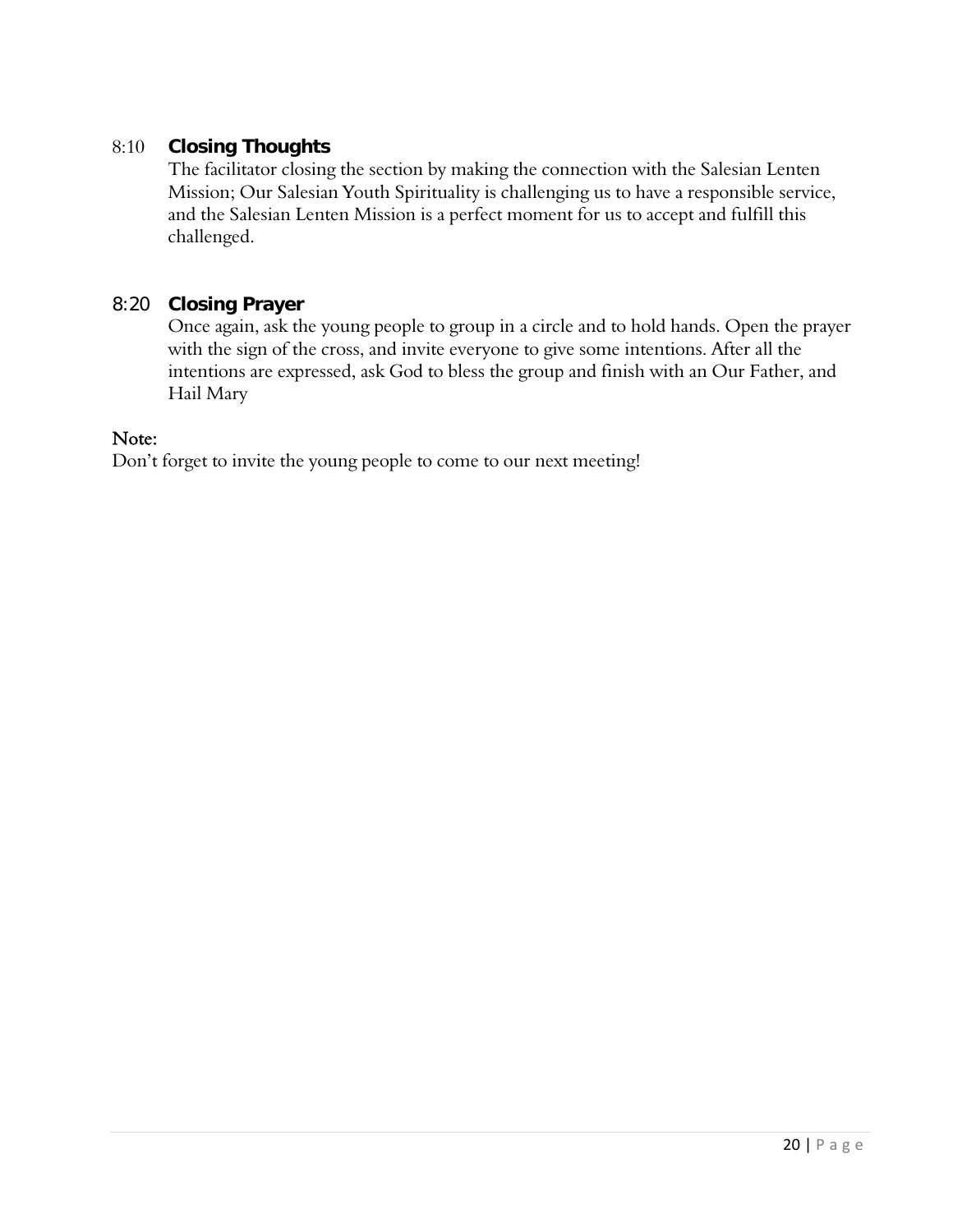## **Handout # 1**

# The Salesian Creed!

We believe that God loves the young. This is the conviction which is at the origin of our vocation, and which motivates our life and all our pastoral activity.

We believe that Jesus wants to share "his life" with young people: they are the hope of a new future, and in their expectations they bear the seeds of the Kingdom.

We believe that the Spirit is present in them and that through them he wants to build a more authentic and human Christian community. He is already at work in individuals and groups. He has given them a prophetic task to carry out in the world which is also the world of all of us.

We believe that God is awaiting us in the young to offer us the grace of meeting with him and to dispose us to serve him in them, recognizing their dignity and educating them to the fullness of life.

Salesian Youth Spirituality

Always Happy with Christ in the Church for the world!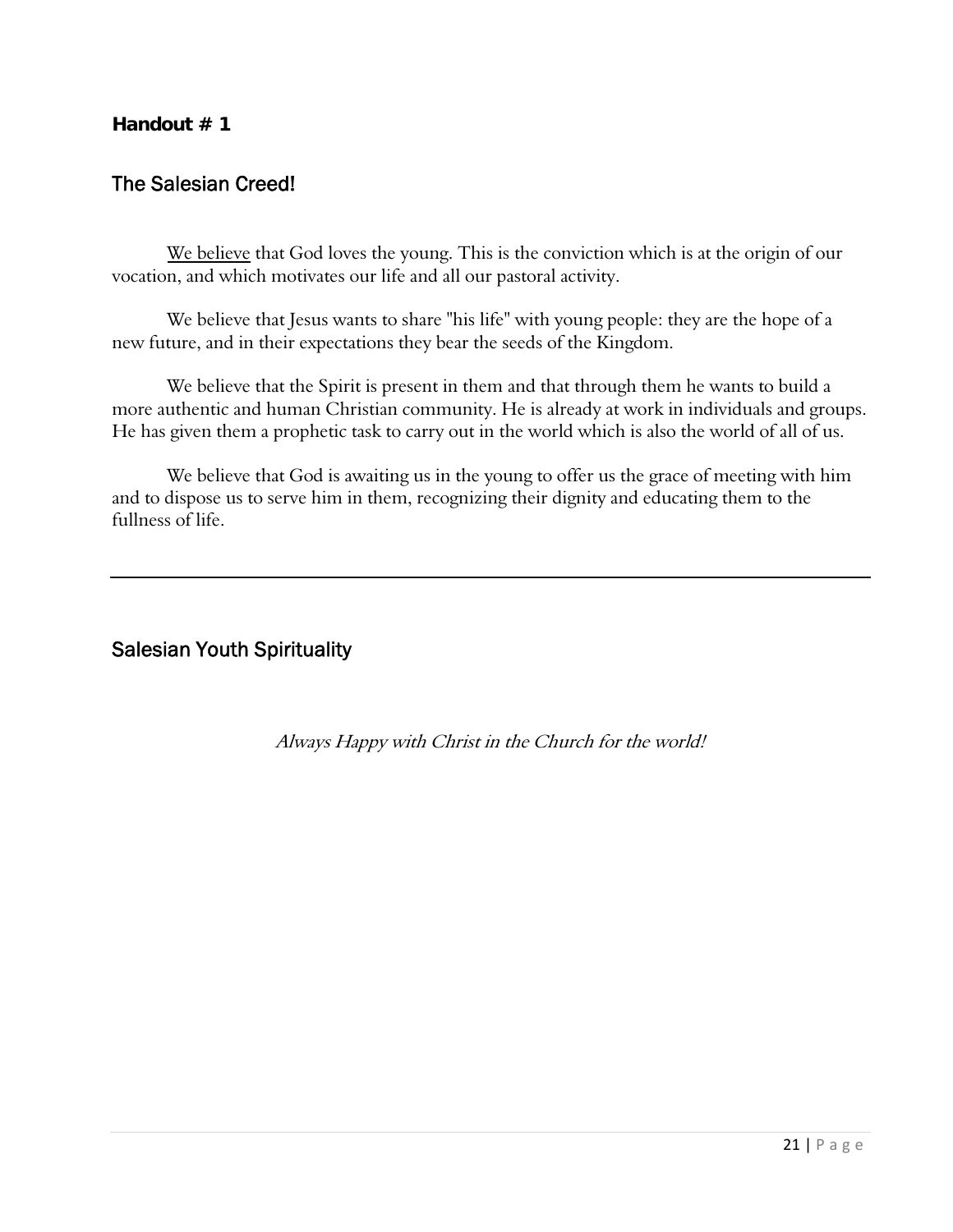# **SALESIAN MISSIONARY ANIMATION**

Lenten Mission 2011

## **Formation Meeting # 4**

# **How to create a Prayer Service!**

#### **Objective**

To teach the young people how they can create a prayer service

#### **Meeting Schedule**

| $7:00 \text{ pm}$ | Welcome, quick opening prayer                      |
|-------------------|----------------------------------------------------|
| $7:15$ pm         | <b>Formal Presentation</b>                         |
| $7:45$ pm         | Group Practice / Putting a prayer service together |
| $8:15 \text{ pm}$ | Large group presentation                           |
| 8:30 pm           | Closing Thoughts/good night                        |

8:40 pm Closing Prayer!

#### **Useful-Additional Information**

# How to prepare a Prayer Service<sup>7</sup>

#### STOP AND REMEMBER

- Why is this a good time to celebrate?
- What have we been doing together?
- What has happened?
- What needs to be remembered?
- Who needs our prayers?
- What shall we celebrate? What shall we pray about?

#### CONTEXT AND FOCUS OF PRAYER

- WHO will be present in this prayer?
- WHAT is the occasion of the prayer?
- WHERE will the prayer be held?
- WHEN will the prayer be held?
- HOW will the space be used for prayer?

<sup>7</sup> By Anne Shore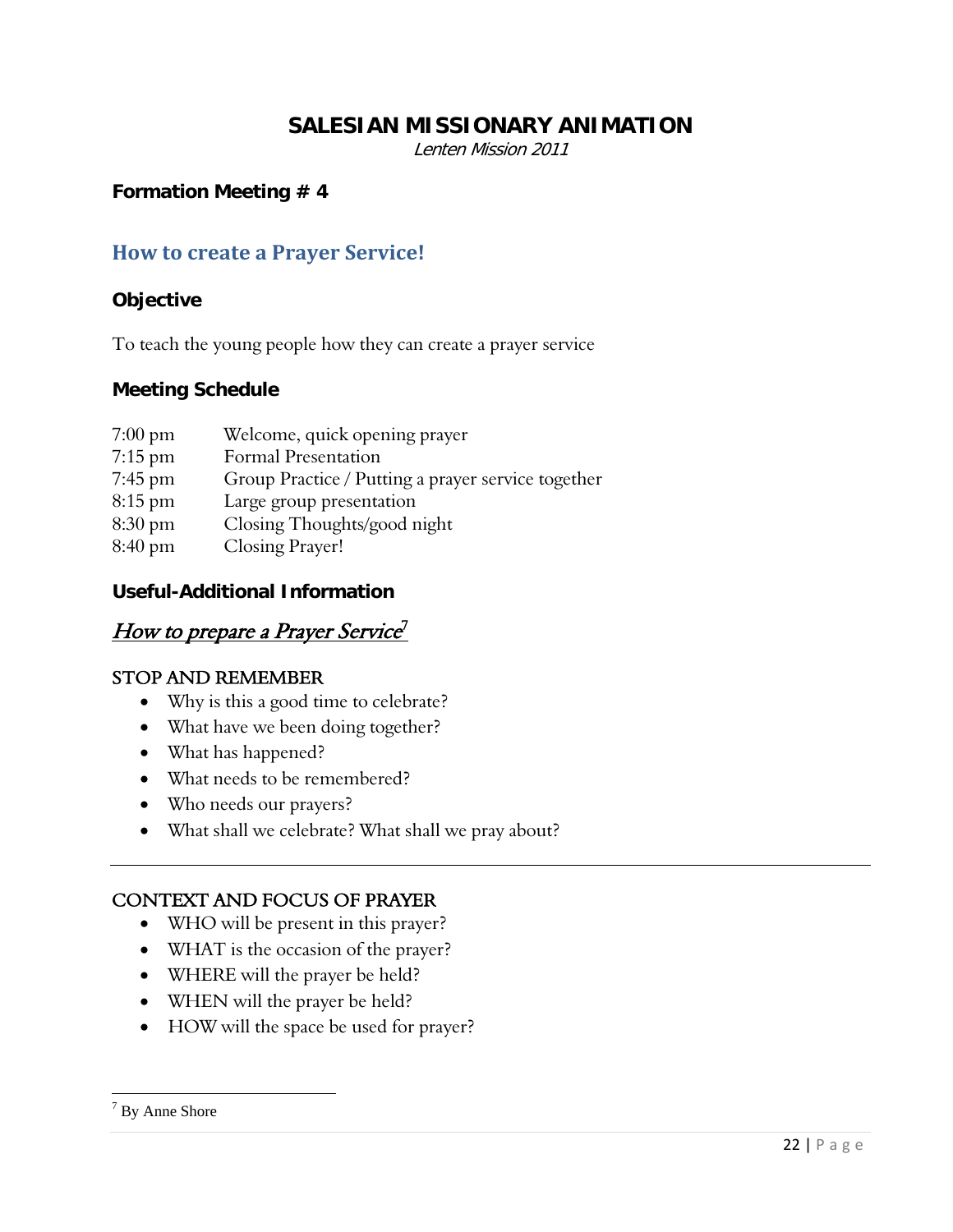- How will this prayer fit within the larger theme of all prayer praise and thanksgiving to God
- What theme will focus the prayer is it related to a unit of study, to the liturgical season, to peace, love, service etc.

# YOU AS LEADER OF PRAYER

- BE PREPARED, PLAN EXPERIENCES AHEAD OF TIME
- PRESIDER RATHER THAN TEACHER, become focal point of sight, sound, gesture, participation. Prayer not performance. Words are powerful – be aware of words used, human inclusive language, images of God. Every prayer needs beginning, middle, end.

# **GATHER**

## GATHER THE STUDENTS FOR THE CELEBRATION

The first movement of prayer helps those who are gathered to become aware of their relationship with God and with each other. It helps the group to gather and pray together within a particular theme and liturgical season. As the group comes together to pray what set up, decor, class preparation, welcome, call to prayer, processions, actions, gestures, music, singing, proclamations, litanies or other preparations and elements will help this to occur? How will you gather for this prayer today? How will the space and environment invite prayer?

- PRAYER TABLE front of class or where students can gather around for prayer. Liturgical season coloured cloth, candle, bible, religious elements needed for the prayer. Do not clutter the table, and only put on it what is directly connected to prayer of the day. o Table can be returned to a corner of the room after prayer and other religious articles can be placed on it. Again, do not clutter, change what is on it regularly and have the liturgical season represented by cloth colour and other symbols.
- SIGN OF THE CROSS all celebrations begin with this

# • SOME OPTIONS FOR THIS MOVEMENT

- o Opening song, music
- o Opening prayer
- o Call to prayer and response
- o Processions, gestures, actions
- o Proclamations

# LISTEN - TELL THE STORY

The next movement of the prayer gives the youth a chance to hear the scriptures and, if you want, current stories which allow reflection on how God is active and alive in our lives. What scripture reading, current reading, psalm, witness story, storytelling, sharing, music, song, action, drama, reflection will speak about what you want to say about Go, the ways of God or the Kingdom of God.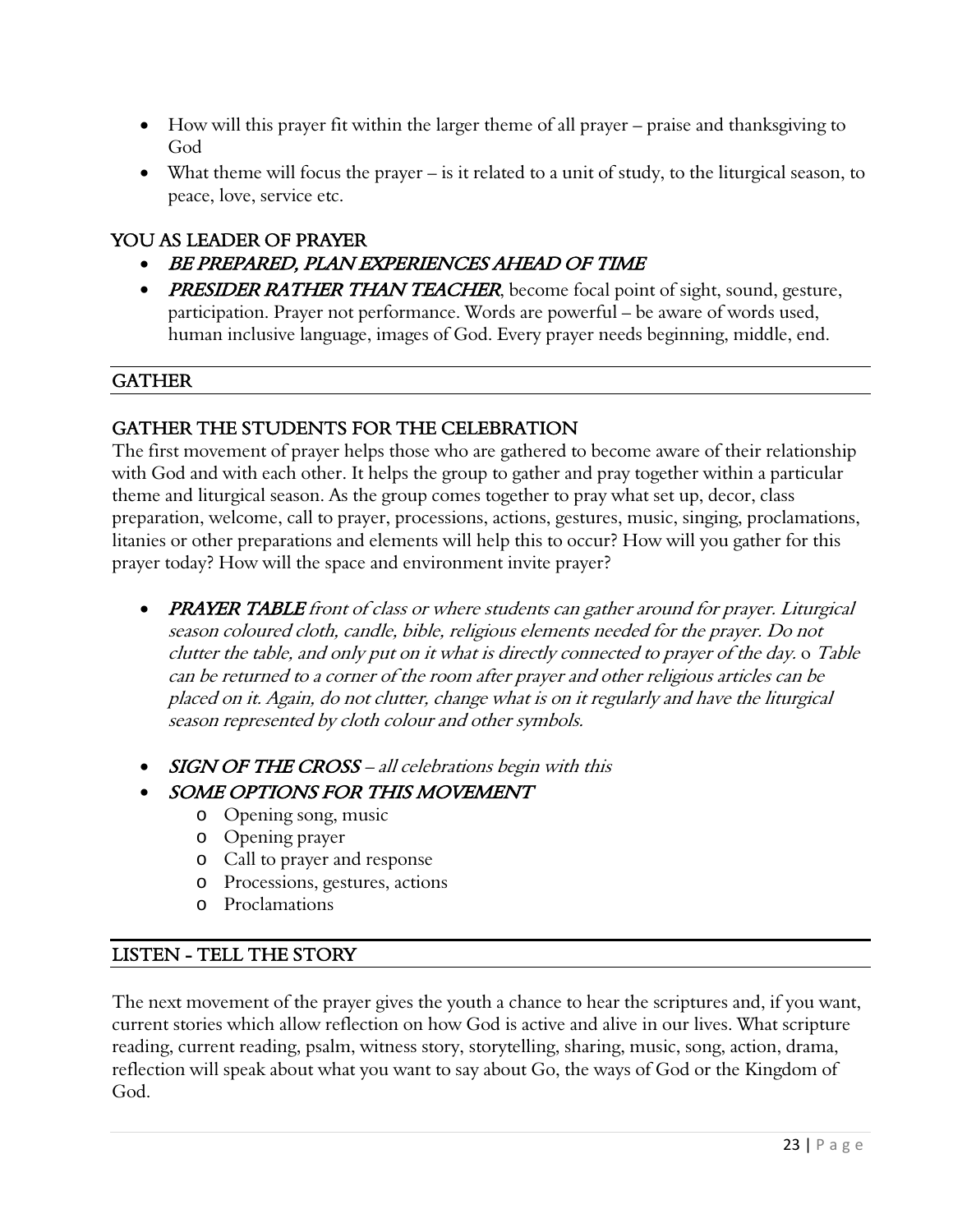- **SCRIPTURE IS ALWAYS PART OF THIS MOVEMENT**
- OTHER READINGS can be included after scripture is proclaimed
- STORY CAN BE PROCLAIMED by single reader, group/choral reading, mime with commentary, skit, or other creative ways.
- ALWAYS READ FROM BIBLE AND MENTION WHERE SCRIPTURE IS FROM
- BEFORE SCRIPTURE READING: Reader The Lord be with you. Class And also with you.
- END OF SCRIPTURE READING: Reader This is the word of the Lord. Class Thanks be to God.
- SOME OPTIONS FOR THIS MOVEMENT o Readings, drama, video clips
	- o Personal stories, witness reflection
	- o Music, songs, psalms
	- o Gestures, dance, litanies
	- o Silence

# RESPOND / RITUAL

The third movement of prayer reminds us that it is not enough to just hear the word of God, we must keep it. How will we respond to our awareness of how God continues to love us unconditionally? This movement of the prayer is how the students are responding to the scripture they have just heard in the Listen movement.

- KEEP AGE APPROPRIATE
- SYMBOLIC ACTIONS INVOLVE WHOLE PERSONS engage as many senses as possible
- IF HANDS, STONES, PAPER ETC. TO BE USED, make sure to have enough for every student to participate with a few extras in case. When using a bowl of water or other container, make sure it is large enough for all the children to see. Abundance is a good message to give
- SOME OPTIONS FOR THIS MOVEMENT o Spontaneous, composed, intercessory prayers; familiar such as lord's prayer or one children create
	- o Gestures, dance, mime, tableau
	- o Creating something
	- o Use something like cut-out hands, tree, wreath for children to write on
	- o Draw, paint
	- o Anoint, sign with cross, bless with water, etc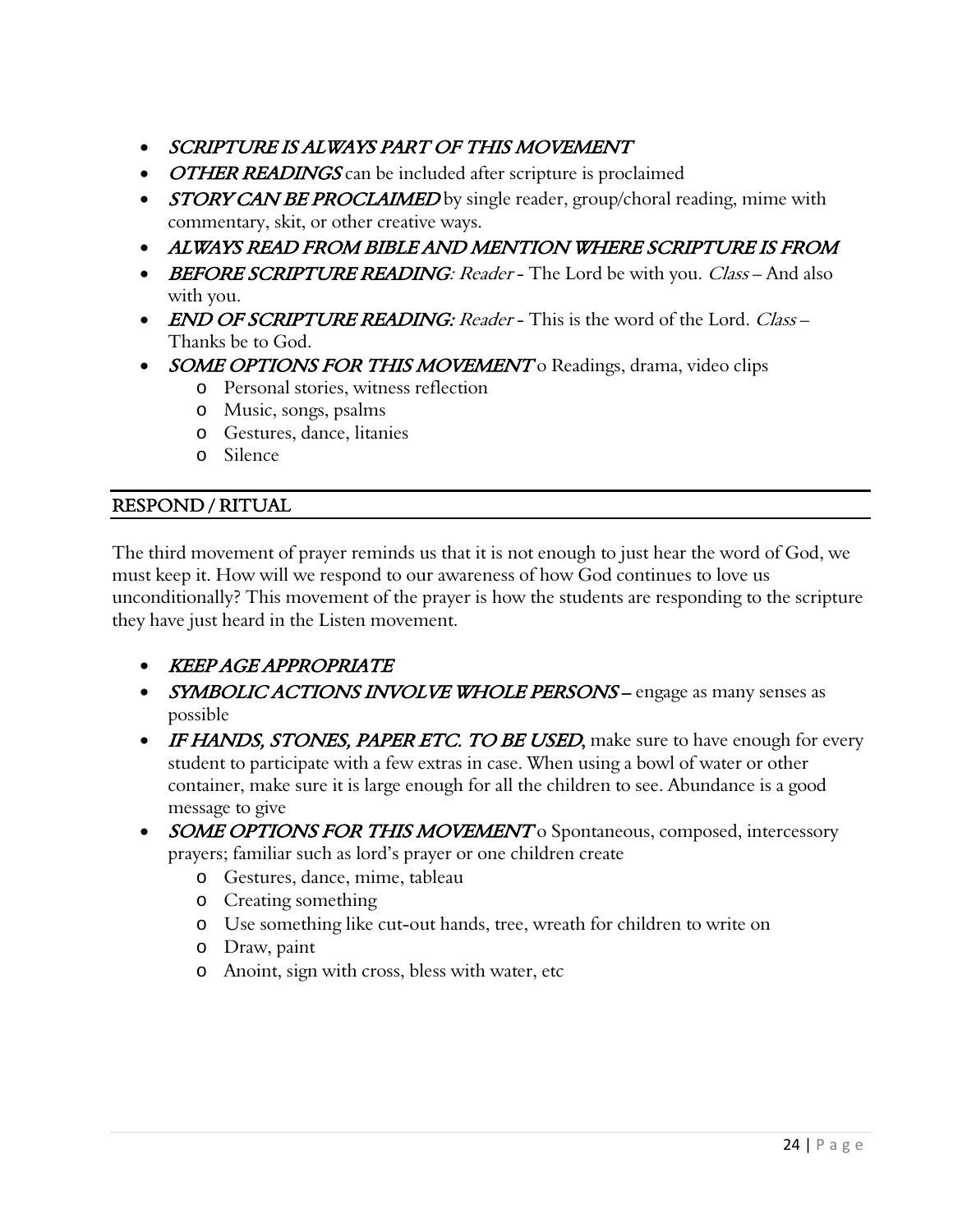# SEND FORTH / CLOSING

The final movement of prayer sends us forth with a renewed sense of our mission to live the Gospel each and every day. Prayer helps us to focus on the big picture but also on the simple ways that each of us needs to be a disciple to those around us. How do you want to end this time of prayer?

o SOME OPTIONS FOR THIS MOVEMENT o Spontaneous, composed, familiar,

traditional, student created prayers

- o Music, song, actions, gestures
- o Blessing, commissioning, exchange sign of peace
- o Procession

# END WITH SIGN OF THE CROSS

## STEPS TO PREPARING GROUP PRAYER / RITUAL

## STEP ONE: GATHER RESOURCES

- Word resources: bibles, books of poetry, reflections, other books of services
- Music resources: hymnals, tapes & CD's, boombox, instruments
- Environment resources: candles, cloths, other things to decorate
- Planning resources: people, worksheets, pens, etc.

# STEP TWO: DEVELOP A PLANNING TEAM

- Choose a planning leader
- Choose a presider for the prayer
- Pray as a team for guidance

#### STEP THREE: CONTEXT AND FOCUS OF PRAYER

- WHO will be present for this prayer?
- WHAT is the occasion of prayer?
- WHERE will the prayer be held?
- WHEN will the prayer be held? (Time and liturgical season)
- What theme will be the focus of the prayer

#### STEP FOUR: BRAINSTORM AND CHOOSE PRAYER ELEMENTS AND DEVELOP **MOVEMENTS**

- words & readings scripture, stories, personal witness
- music & song
- actions and gestures
- environment & décor
- gather
- listen
- respond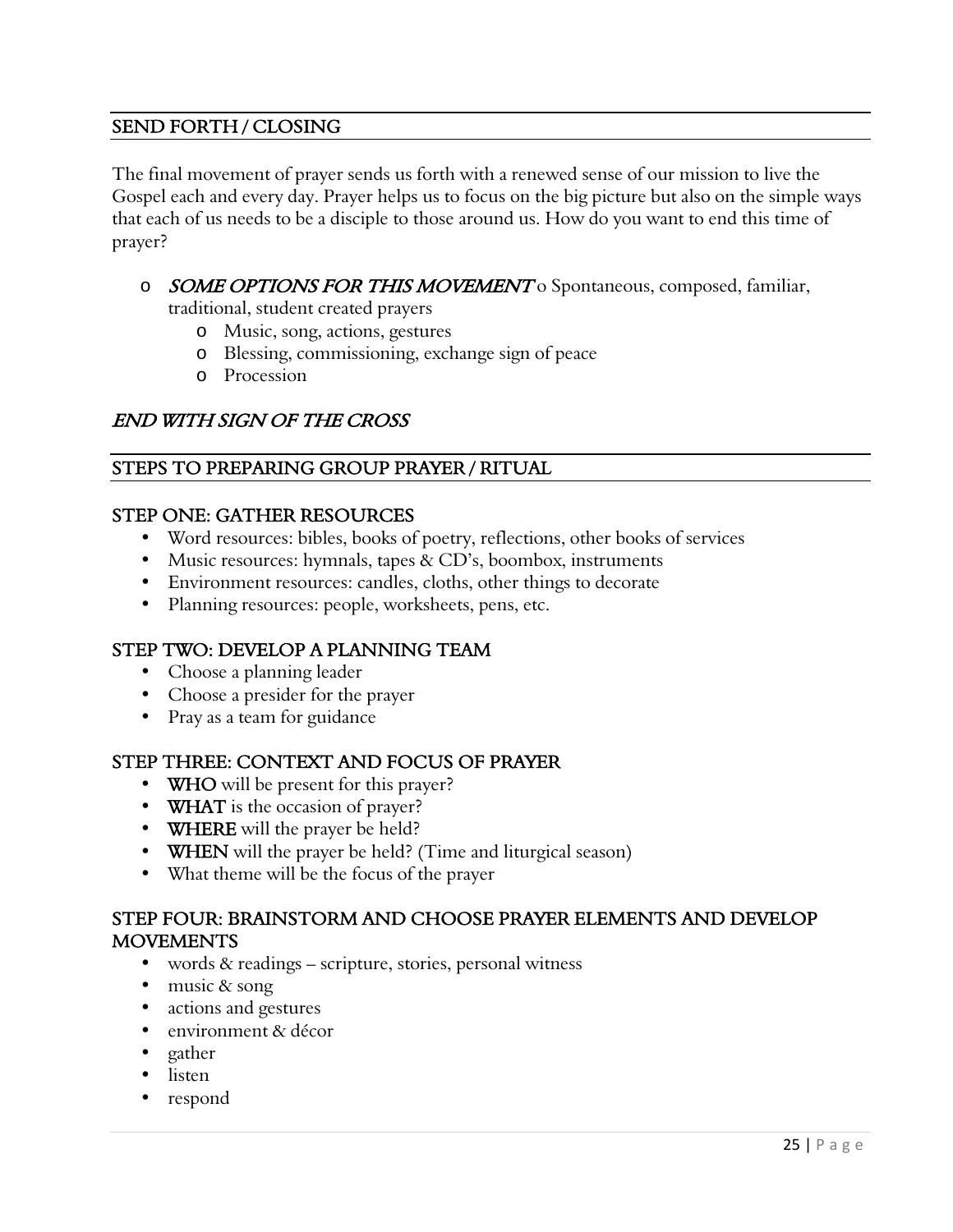- send forth
- ensure full active participation

## STEP FIVE: PRAY THE PRAYER SERVICE, EVALUATE **Prepare in Advance**

3. Make sure that you have read the useful-Additional information before the meeting starts

#### **Night Outline**

#### 7:00 **Welcome**

Welcome the participants as they arrive.

#### 7:08 **Quick Opening Prayer**

Something that has worked for me is to do a simple opening prayer, we ask the young people to group in a circle and to hold hands. Then we open the prayer with the sign of the cross and invite a young person to lead us in the opening prayer.

#### 7:45 **Group Practice**

Once the presentation is finished, the facilitator has three options: 1.) First option Divide the group into 4 small groups and ask them to prepare a prayer service; one group will take care of gather, another of listening and so forth. 2.) Second option is to do the same process with the large group, so everybody will be involve in this process. 3.) Third option is to ask each group to prepare their own prayer service.

The main idea is to prepare a prayer service for the families who are to be visited during Holy week. This prayer service should be practiced in the next meeting.

If the facilitator decided to have a large group preparation, after finish go to closing thoughts and closing payer.

#### 8:15 **Large Group Presentation**

In the case that the facilitator decided to go ahead into the small groups, here they have the time to present what they have been working on. The presentation should explain the order of prayer service.

#### 8:30 **Closing Thoughts**

Please make sure to empower the young people to be ready for next week's meeting. Ask them to be prepared to facilitate the prayer service in front of the group. It will be a good time to ask the following questions:

- 1. What did I learn today?
- 2. What am I going to do, to make this Lent especial?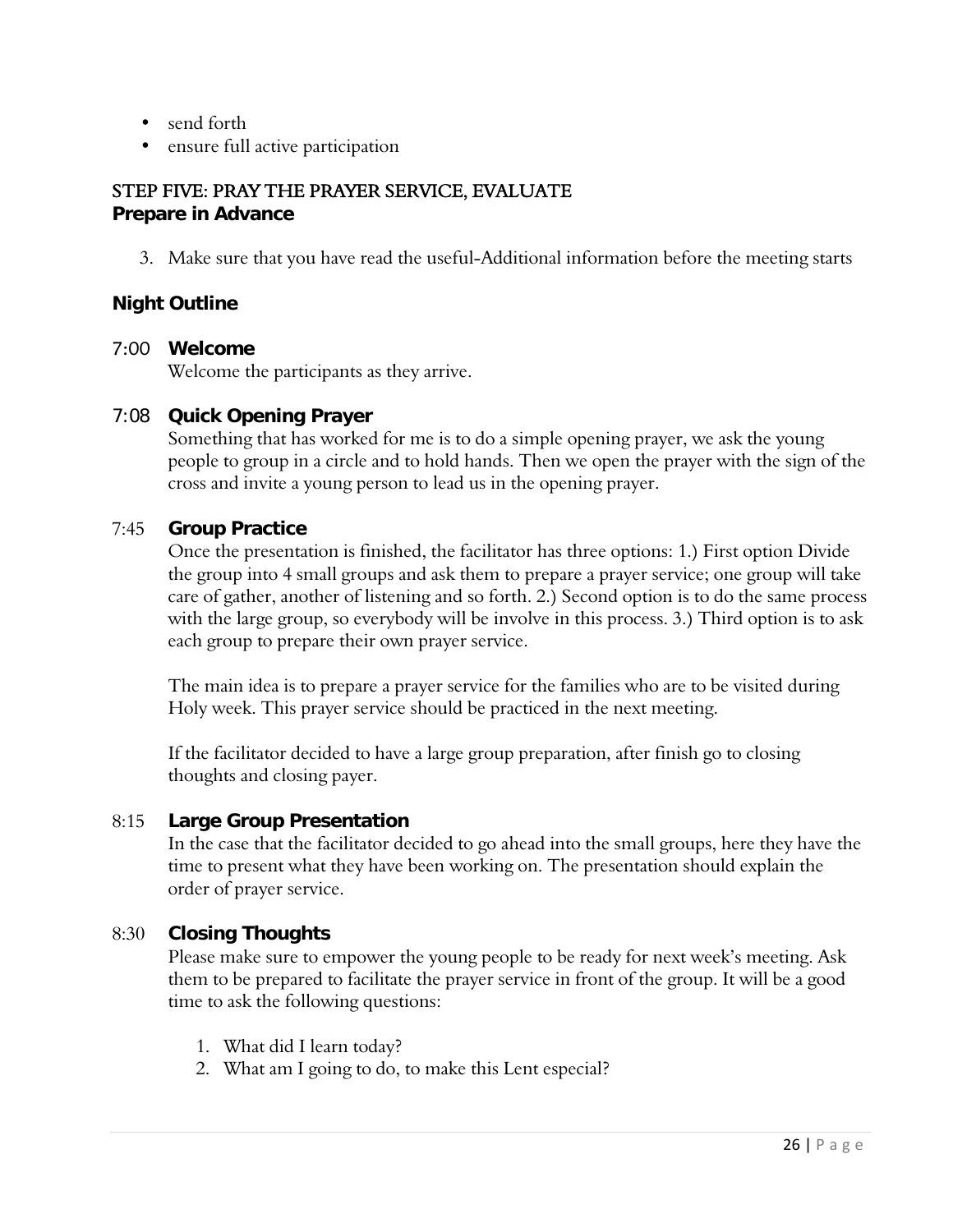# 8:40 **Closing Prayer**

Once again, ask the young people to group in a circle and to hold hands. Open the prayer with the sign of the cross, and invite everyone to give some intentions. After all the intentions are expressed, ask God to bless the group and finish with an Our Father, and Hail Mary

# Note:

Don't forget to invite the young people to come to our next meeting!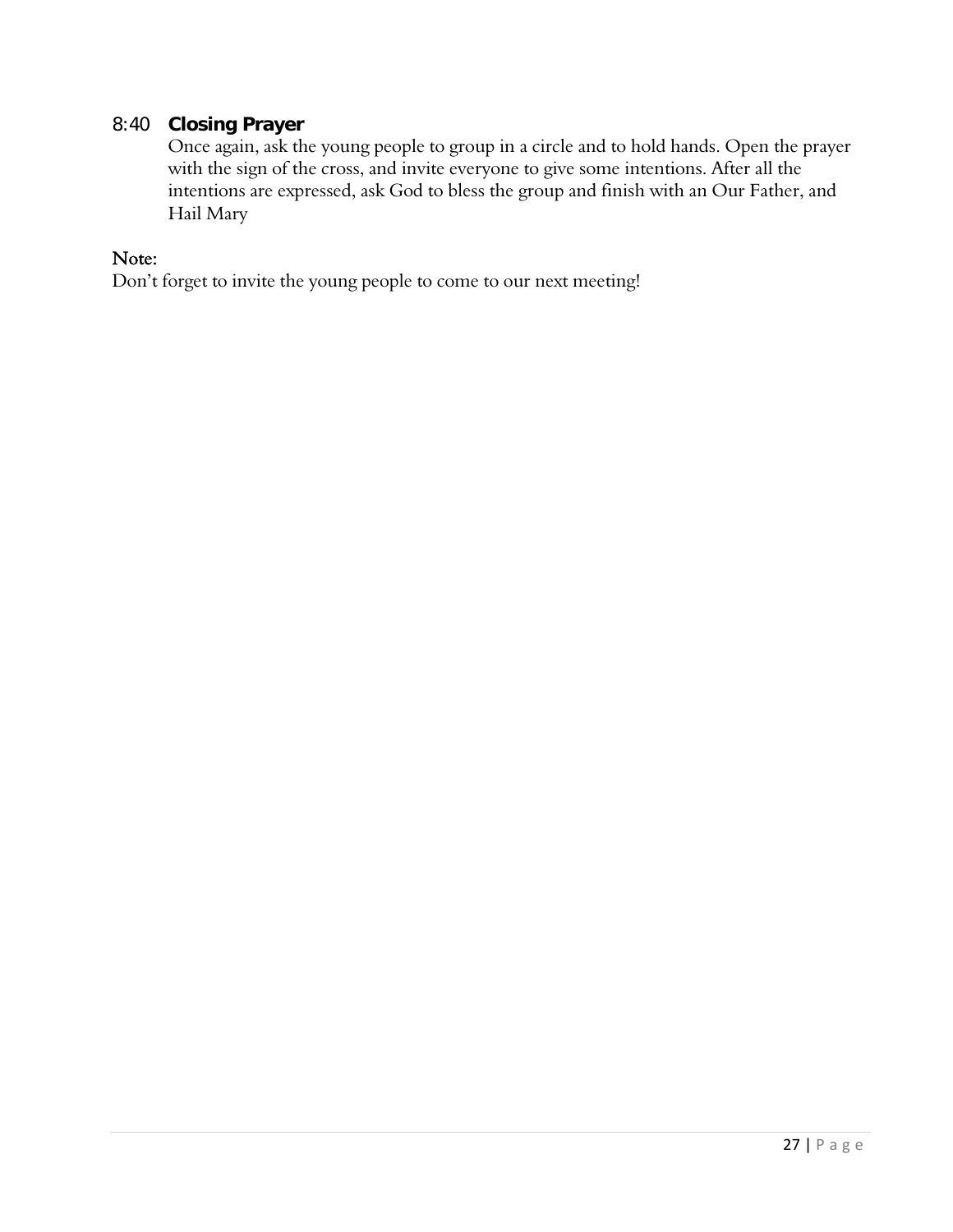#### **GATHER**

# GATHER THE STUDENTS FOR THE CELEBRATION

The first movement of prayer helps those who are gathered to become aware of their relationship with God and with each other. It helps the group to gather and pray together within a particular theme and liturgical season. As the group comes together to pray what set up, decor, class preparation, welcome, call to prayer, processions, actions, gestures, music, singing, proclamations, litanies or other preparations and elements will help this to occur? How will you gather for this prayer today? How will the space and environment invite prayer?

- PRAYER TABLE front of class or where students can gather around for prayer. Liturgical season coloured cloth, candle, bible, religious elements needed for the prayer. Do not clutter the table, and only put on it what is directly connected to prayer of the day. o Table can be returned to a corner of the room after prayer and other religious articles can be placed on it. Again, do not clutter, change what is on it regularly and have the liturgical season represented by cloth colour and other symbols.
- SIGN OF THE CROSS all celebrations begin with this

## SOME OPTIONS FOR THIS MOVEMENT

- o Opening song, music
- o Opening prayer
- o Call to prayer and response
- o Processions, gestures, actions
- o Proclamations

# LISTEN - TELL THE STORY

The next movement of the prayer gives the youth a chance to hear the scriptures and, if you want, current stories which allow reflection on how God is active and alive in our lives. What scripture reading, current reading, psalm, witness story, storytelling, sharing, music, song, action, drama, reflection will speak about what you want to say about Go, the ways of God or the Kingdom of God.

- SCRIPTURE IS ALWAYS PART OF THIS MOVEMENT
- OTHER READINGS can be included after scripture is proclaimed
- STORY CAN BE PROCLAIMED by single reader, group/choral reading, mime with commentary, skit, or other creative ways.
- ALWAYS READ FROM BIBLE AND MENTION WHERE SCRIPTURE IS FROM
- BEFORE SCRIPTURE READING: Reader The Lord be with you. Class And also with you.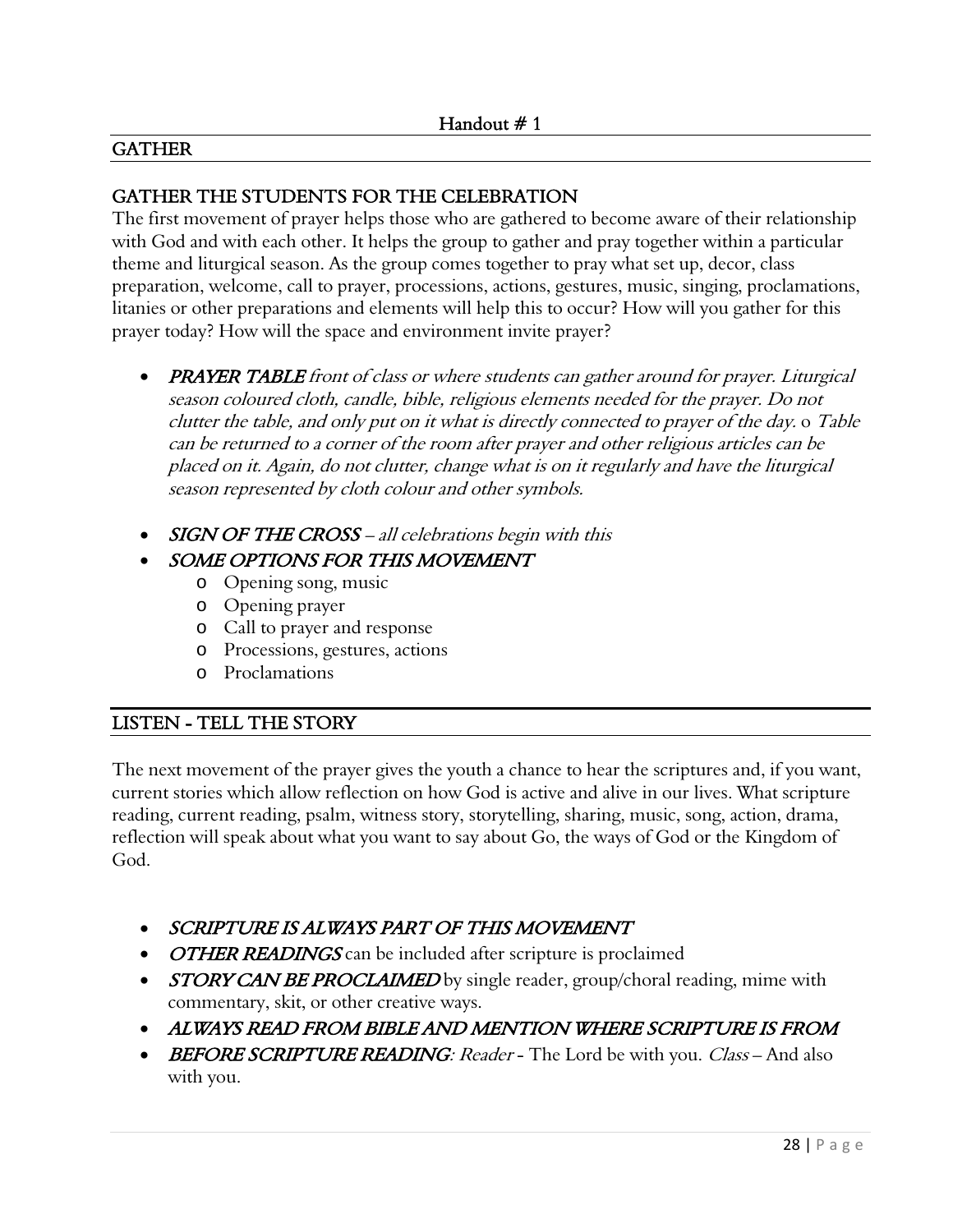- END OF SCRIPTURE READING: Reader This is the word of the Lord. Class Thanks be to God.
- SOME OPTIONS FOR THIS MOVEMENT o Readings, drama, video clips
	- o Personal stories, witness reflection
	- o Music, songs, psalms
	- o Gestures, dance, litanies
	- o Silence

# RESPOND / RITUAL

The third movement of prayer reminds us that it is not enough to just hear the word of God, we must keep it. How will we respond to our awareness of how God continues to love us unconditionally? This movement of the prayer is how the students are responding to the scripture they have just heard in the Listen movement.

- KEEP AGE APPROPRIATE
- SYMBOLIC ACTIONS INVOLVE WHOLE PERSONS engage as many senses as possible
- IF HANDS, STONES, PAPER ETC. TO BE USED, make sure to have enough for every student to participate with a few extras in case. When using a bowl of water or other container, make sure it is large enough for all the children to see. Abundance is a good message to give

• SOME OPTIONS FOR THIS MOVEMENT o Spontaneous, composed, intercessory prayers; familiar such as lord's prayer or one children create

- o Gestures, dance, mime, tableau
- o Creating something
- o Use something like cut-out hands, tree, wreath for children to write on
- o Draw, paint
- o Anoint, sign with cross, bless with water, etc

# SEND FORTH / CLOSING

The final movement of prayer sends us forth with a renewed sense of our mission to live the Gospel each and every day. Prayer helps us to focus on the big picture but also on the simple ways that each of us needs to be a disciple to those around us. How do you want to end this time of prayer?

- o SOME OPTIONS FOR THIS MOVEMENT o Spontaneous, composed, familiar, traditional, student created prayers
	- o Music, song, actions, gestures
	- o Blessing, commissioning, exchange sign of peace
	- o Procession

# END WITH SIGN OF THE CROSS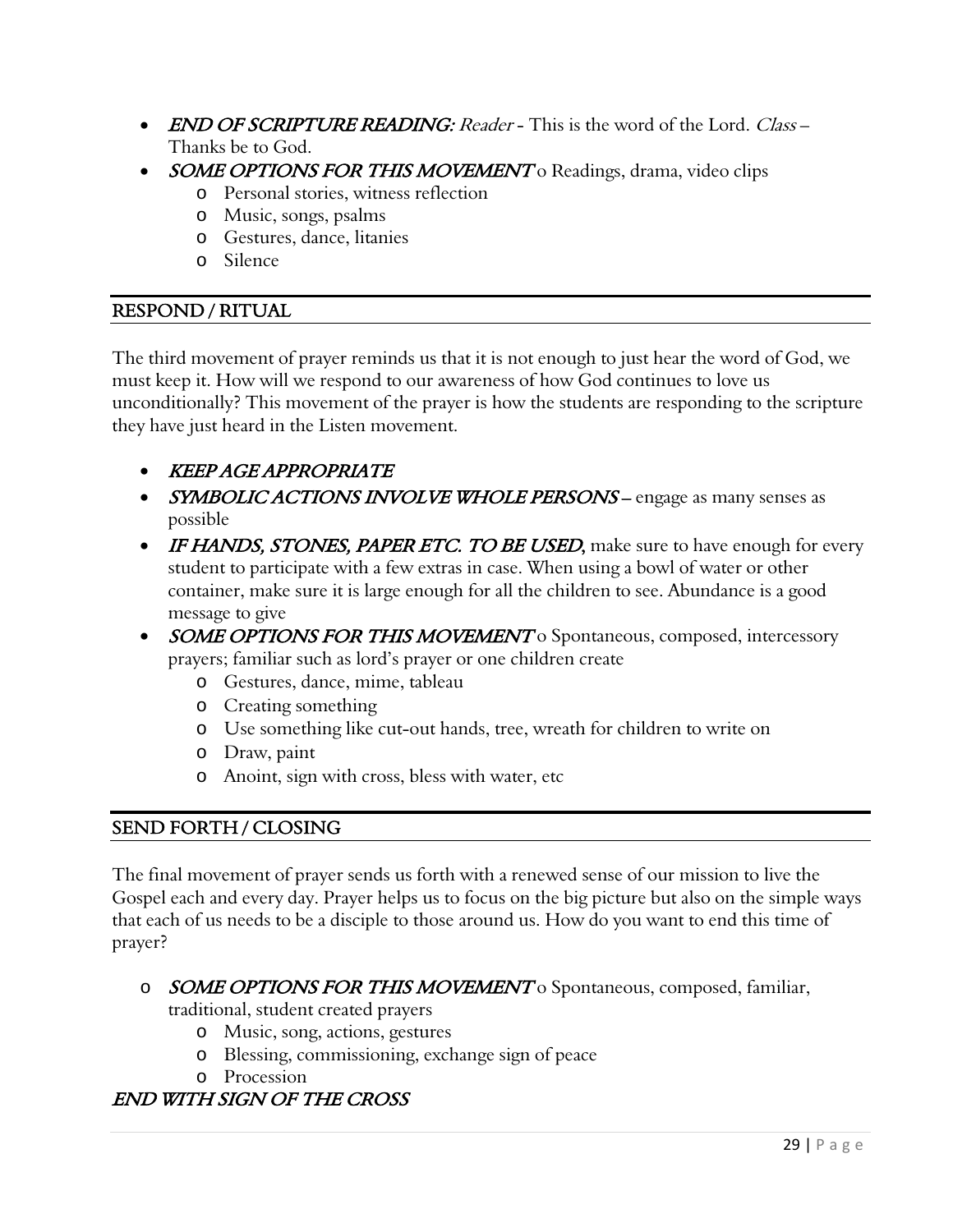# **SALESIAN MISSIONARY ANIMATION**

Lenten Mission 2011

#### **Formation Meeting # 5**

#### **Time to Practice**

#### **Objective**

The main objective of this formation meeting is to have time to practice, so every young person should feel comfortable leading the prayer service. They will be the ones who are going to visit the families, and they are the ones who will be leading the family in prayer. This is their opportunity to practice facilitating group prayer.

#### **Meeting Schedule**

| $7:00 \text{ pm}$ | Welcome and Introductions, quick opening prayer |
|-------------------|-------------------------------------------------|
| $7:15 \text{ pm}$ | Practice                                        |
| $8:00 \text{ pm}$ | Feedback                                        |
| $8:20 \text{ pm}$ | Closing Thoughts/good night                     |
| $8:30 \text{ pm}$ | Closing Prayer!                                 |

#### **Night Outline**

#### 7:00 **Welcome**

Welcome the participants as they arrive.

#### 7:08 **Quick Opening Prayer**

Something that has worked for me is to do a simple opening prayer, we ask the young people to group in a circle and to hold hands. Then we open the prayer with the sign of the cross and invite a young person to lead us in the opening prayer.

#### 7:15 **Practice**

Please make sure that every participant has the opportunity to practice and lead the prayer service, remember they will be the people who run the prayer service with the families.

#### 8:00 **Feedback**

Provide a constructive criticism,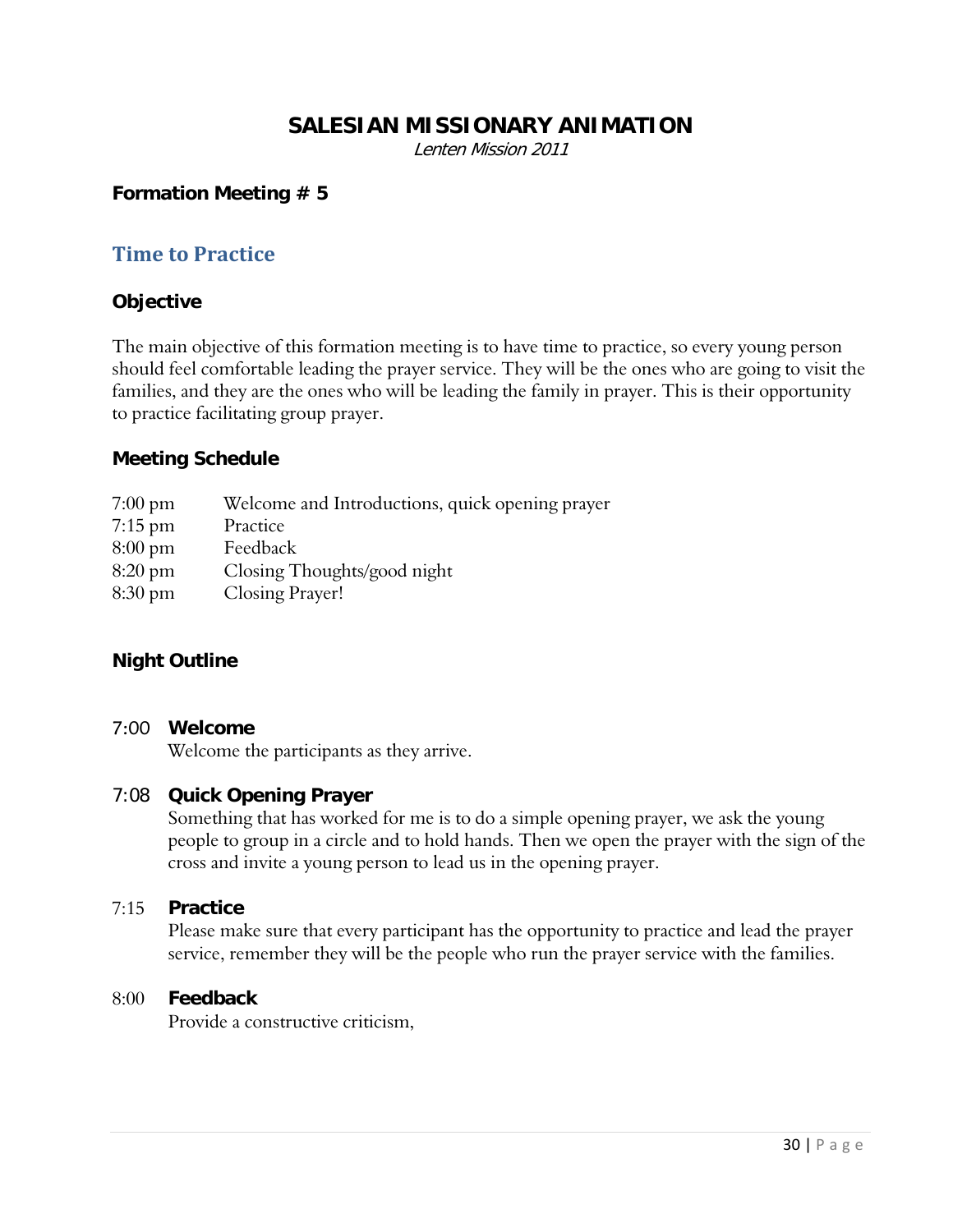## 8:20 **Closing Thoughts**

Here you have the opportunity to encourage them, and to help them to appreciate what they are going to be doing in their communities. It is not our work but Gods work, and we should be proud of it.

## 8:20 **Closing Prayer**

Once again, ask the young people to group in a circle and to hold hands. Open the prayer with the sign of the cross, and invite everyone to give some intentions. After all the intentions are expressed, ask God to bless the group and finish with an Our Father, and Hail Mary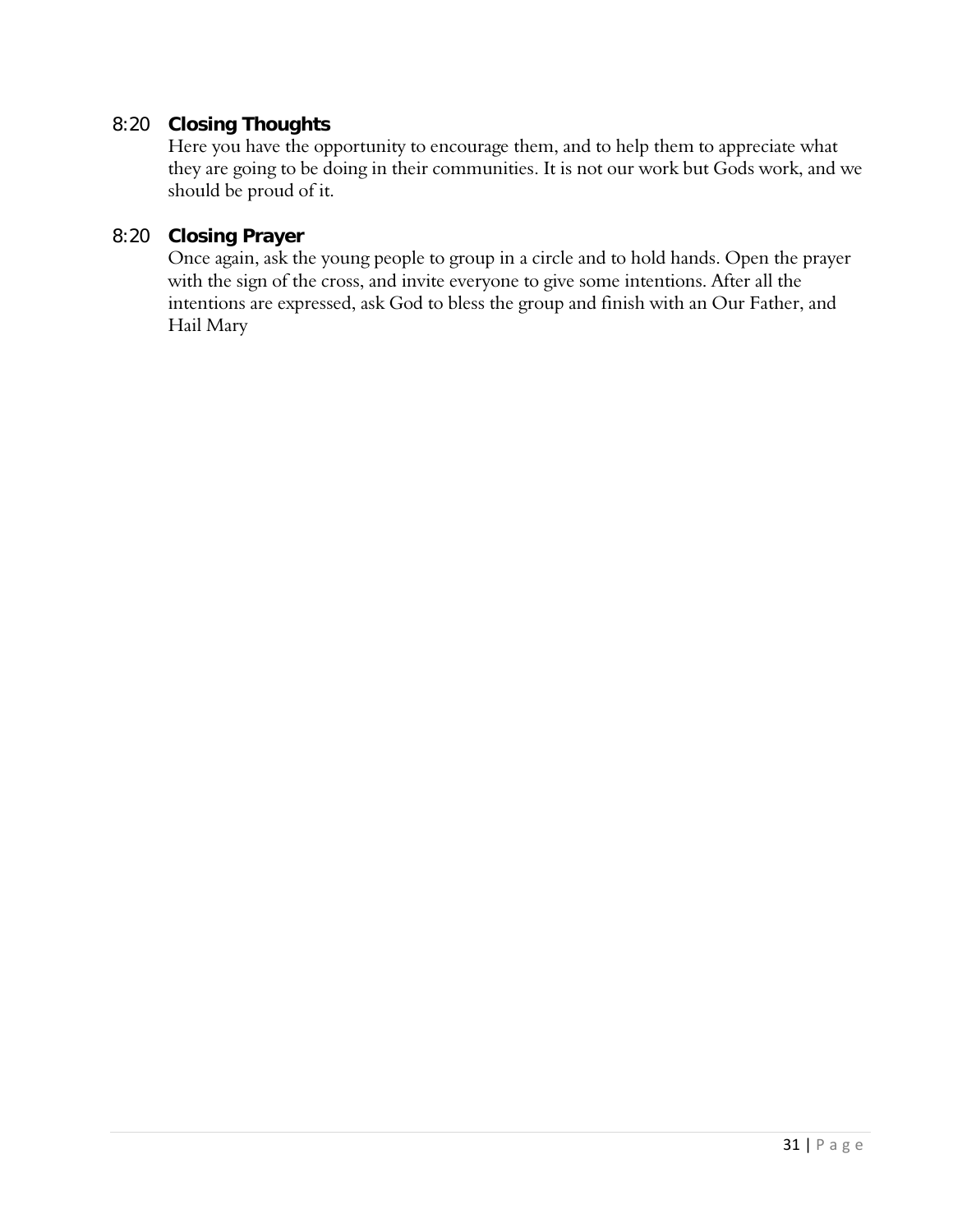# **SALESIAN MISSIONARY ANIMATION**

Lenten Mission 2011

#### **Formation Meeting # 6**

# **Liturgy of the Word/Commissioning**

#### **Objective**

To have a prayerful moment where the participants will offer to God their energy, love and fears for the Salesian Lenten Mission

#### **Meeting Schedule**

7:00 pm Liturgy of the Word and Commissioning

# **A commissioning Ritual8**

Gathering: Music

#### Call to Worship/Introduction

#### Opening Prayer

Lord and Creator of all, we thank you for all the gifts you share with us and with the young people in our community. We ask you to watch over them, to guide them, and to energize our spirited efforts to bear your good news to youth. As always, we ask this prayerfully in the name of Jesus, our liberator and our model for ministry. Amen.

#### Proclamation of the Word

Reading One: 1 Corinthians 12: 4-20 Responsorial: Psalm 16: 1-2, 6 Reading Two: Matthew 9: 35-38 or John 1: 35-45

#### Calling of those to be Commissioned

The presider, or some other commentator (e.g., deacon), briefly describe the role(s) to be played by those to be commissioned in the community. He or she mentions the youth missioners goals, functions, and responsibilities. The ways by which these ministers were called into service might also be shared. The presider, then, calls each person to be commissioned by name, inviting all to proceed to a central, visible place before the assembly.

<sup>8</sup> CMD leader worksheet 35 available through a subscription to **Youth Ministry Access**.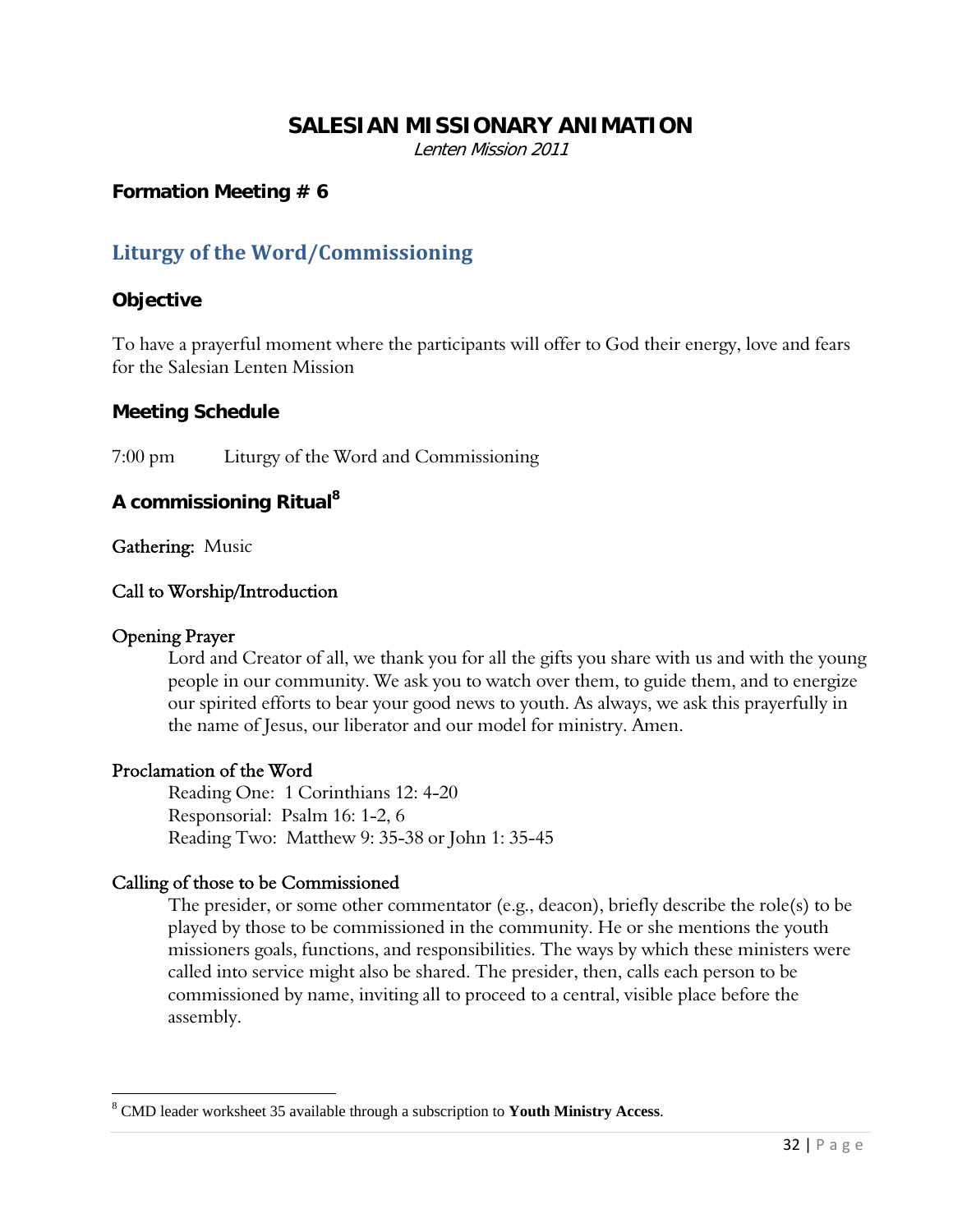#### Homily

At the conclusion of the homily, the homilist should ask the assembly to indicate its recognition of and gratitude for these persons (and their offer of service) through applause, or by some other means.

#### Instruction and Dedication

The presider, the other liturgical ministers, and all within the community-present are invited to extend their hands in prayer over those to be commissioned.

#### Prayer (Presider)

Having generously responded to the Spirit, to our youth, and to our whole faith community, you each are called by us to your service. We pledge you our support, our gratitude, our appreciation, our deep hope. We urge you to bear faithfully the responsibilities for the ministry for which we authorize you.

#### **Commissioning**

Addressing each volunteer leader twice, the presider carriers forward...

 name , will you selflessly fulfill the role and duties of minister to our community in parish ?

Volunteer Leader: I will, with God's help.

 name , will you do so at all times to the best of your ability, using and sharing your gifts, as we together strengthen the church and journey toward the kingdom?

#### Volunteer Leader: I will, with God's help.

When all have been addressed, the presider commissions the group of ministers.

In the name of our Lord, Jesus Christ, friend and brother to all youth, and on behalf of the Salesians, I hereby commission you publicly to serve as missionaries in this Holy week. We pray that you find much peace, hope, and courage in your service.

Each of the newly commissioned steps forward to receive a sign/token of appreciation and support for the community (Salesian Missionary Animation t-shirt.) Once again, applause from all would be appropriate.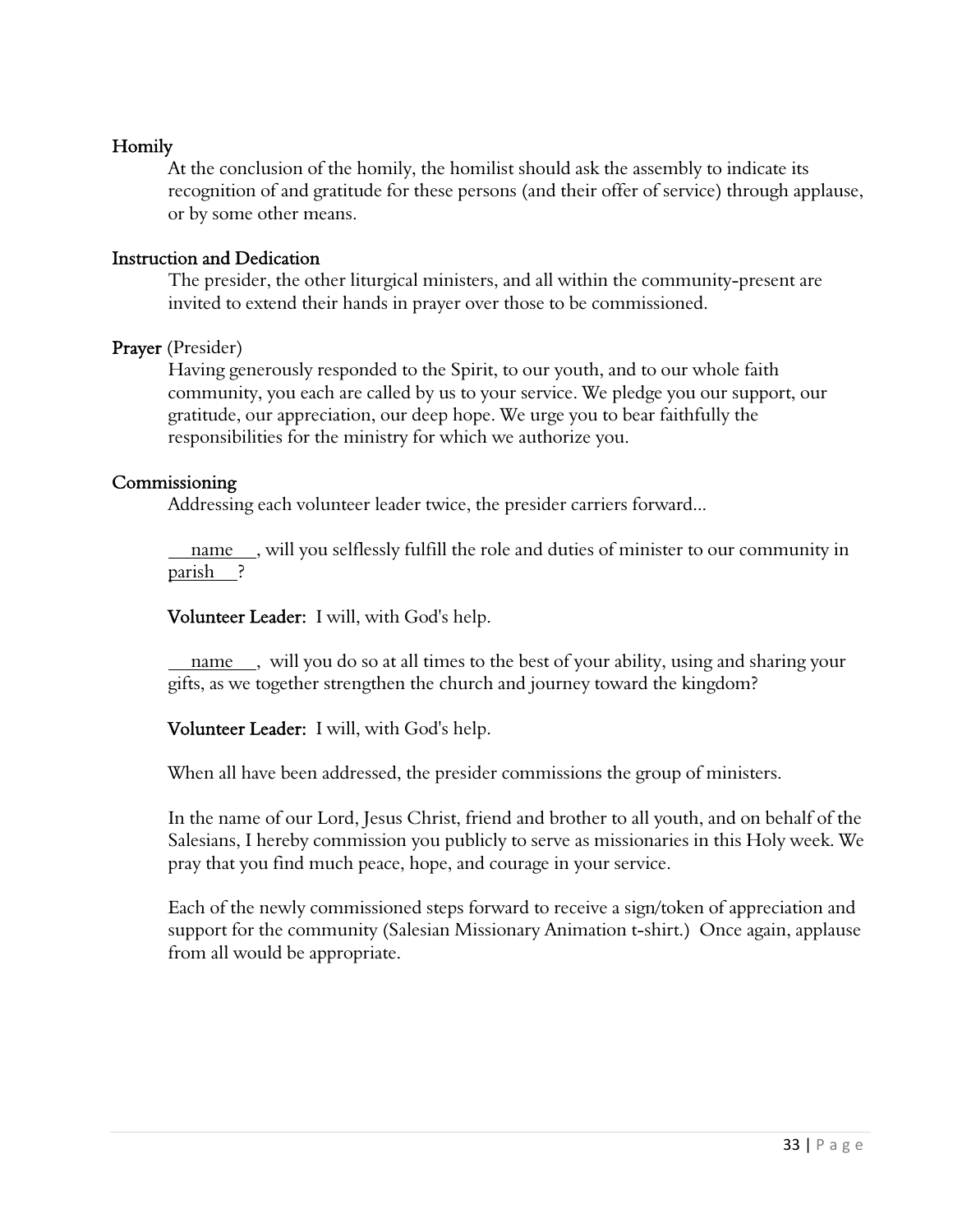#### Final Prayer

All stand, as the names of all those commissioned are read aloud to the assembly. Then, following time for quiet prayer, the presider concludes:

Lord and Creator of all, we praise you and call upon you, in faith, to guide these ministers to adolescents. Energize them, inspire them, support them, and be with them always through your spirit. May their generous service be a happy sign to us all of your loving care for our community and a reminder of the great promise which our young people bear. We ask you for all in the name our liberator and model, Jesus Christ.

All: Amen.

Music/Adjournment (or proceed with Liturgy of the Eucharist).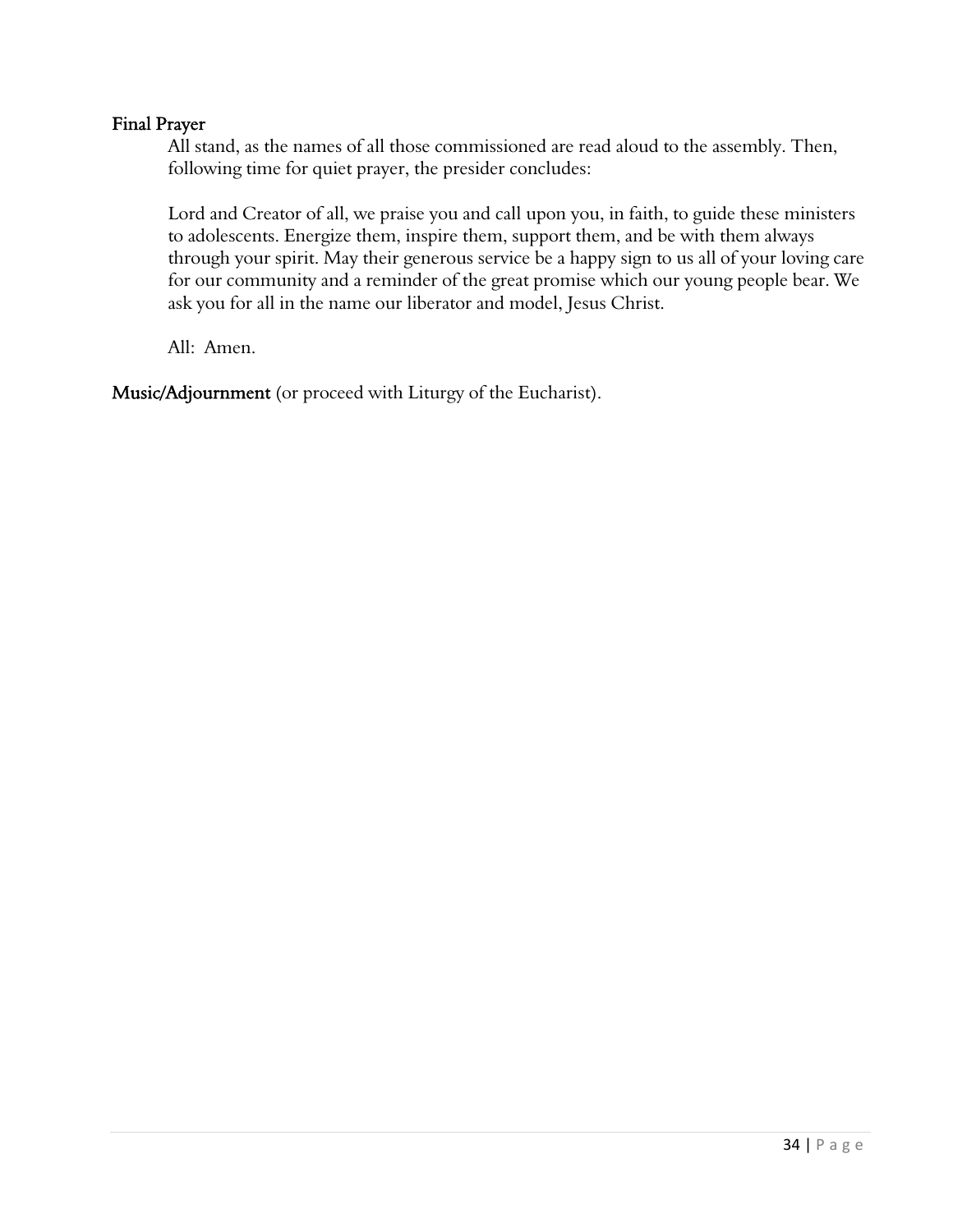# **SALESIAN MISSIONARY ANIMATION**

Lenten Mission 2011

# **Meeting # 7**

# **Briefing and Debriefing to be used Holy Thursday and Good Friday**

# **Objective**

To have a clear understanding of what they are going to be doing.

# **Meeting Schedule**

| $6:30 \text{ pm}$ | Welcome / Opening Prayer        |
|-------------------|---------------------------------|
| $7:00 \text{ pm}$ | Go to visit the families        |
| $9:00 \text{ pm}$ | Come back to the Salesian Place |
| $9:15 \text{ pm}$ | Debriefing                      |
| $9:30 \text{ pm}$ | Go home!                        |

## **Prepare in Advance**

Please go over the check list:

| Activity                             | ok | Comments) |
|--------------------------------------|----|-----------|
| Make sure that you have enough       |    |           |
| drivers                              |    |           |
|                                      |    |           |
| Make sure you have a copy of the     |    |           |
| driver license and insurance         |    |           |
| coverage                             |    |           |
|                                      |    |           |
| Make sure that all the drivers are   |    |           |
| over 25 years old                    |    |           |
|                                      |    |           |
| Make sure that the drivers have the  |    |           |
| permission slips of the participants |    |           |
|                                      |    |           |
| Make sure that the drivers have      |    |           |
| names and directions from the        |    |           |
| families that are going to visited   |    |           |
| Make sure to have all the cellphone  |    |           |
| numbers from all the drivers         |    |           |
|                                      |    |           |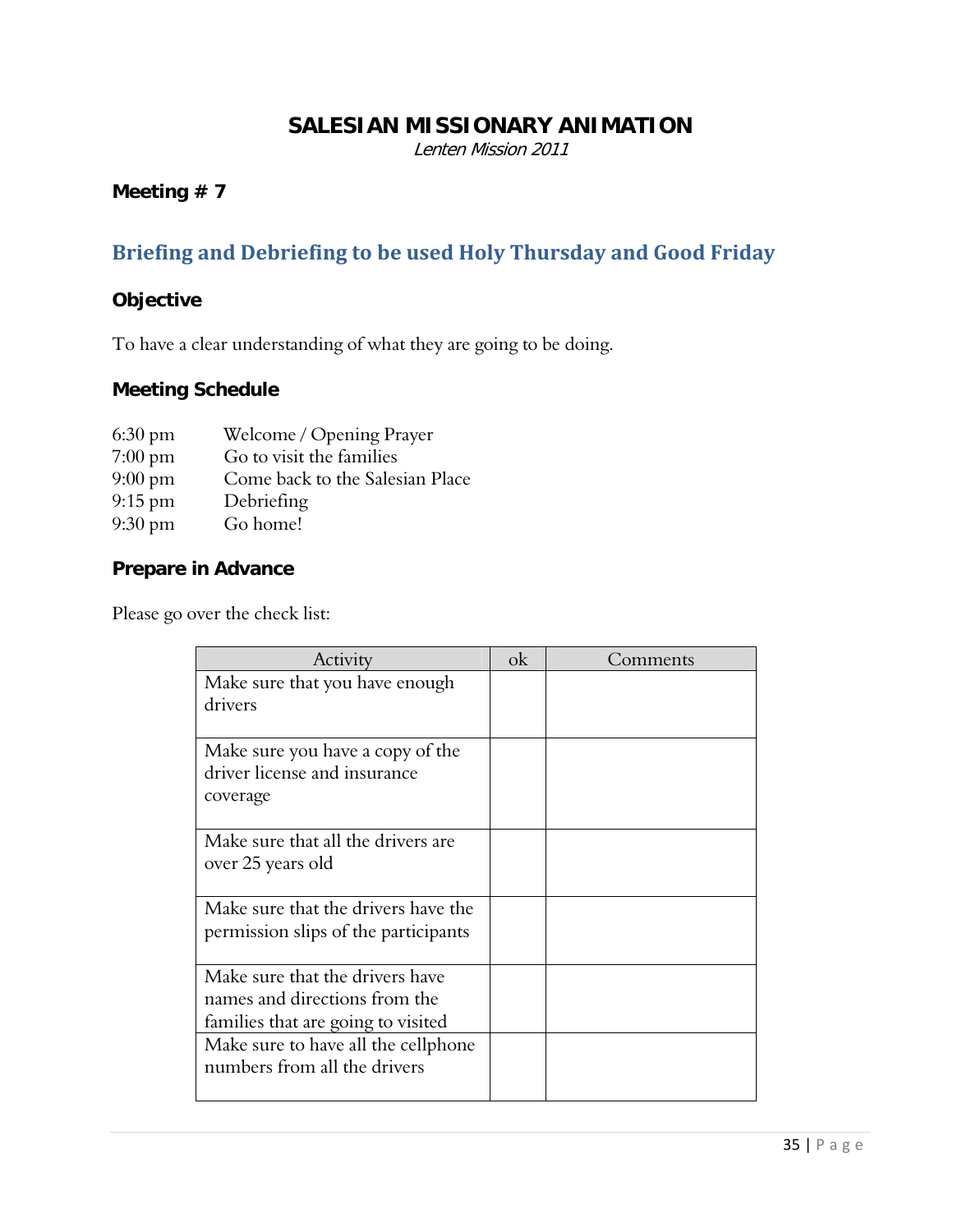# **Night Outline**

#### 6:30 **Welcome/Opening Prayer**

Here we have the time to empower our young people. Please meditate with them on the following scripture:

"In the same way, the Spirit helps us in our weakness. We do not know what we ought to pray for, but the Spirit himself intercedes for us with groans that words cannot express" (Romans 8:26).

They will be praying for the families, and they need to know that God is sending them.

#### 7:00 **Go and visit the families**  Time to do God's work

## 9:00 **Come back to the Salesian Place**

Everybody will gather in our Salesian place, and we will give the opportunity to our young people to talk, to express their feelings

#### 9:15 **Debriefing**

Please ask the following questions:

How did you feel?

Please share with us anything that grabbed your attention while you spend time with the families?

Did you find God in the families?

What is God asking from you?

Have you ever thought to become a Salesian Volunteer?

#### 9:30 **Go Home**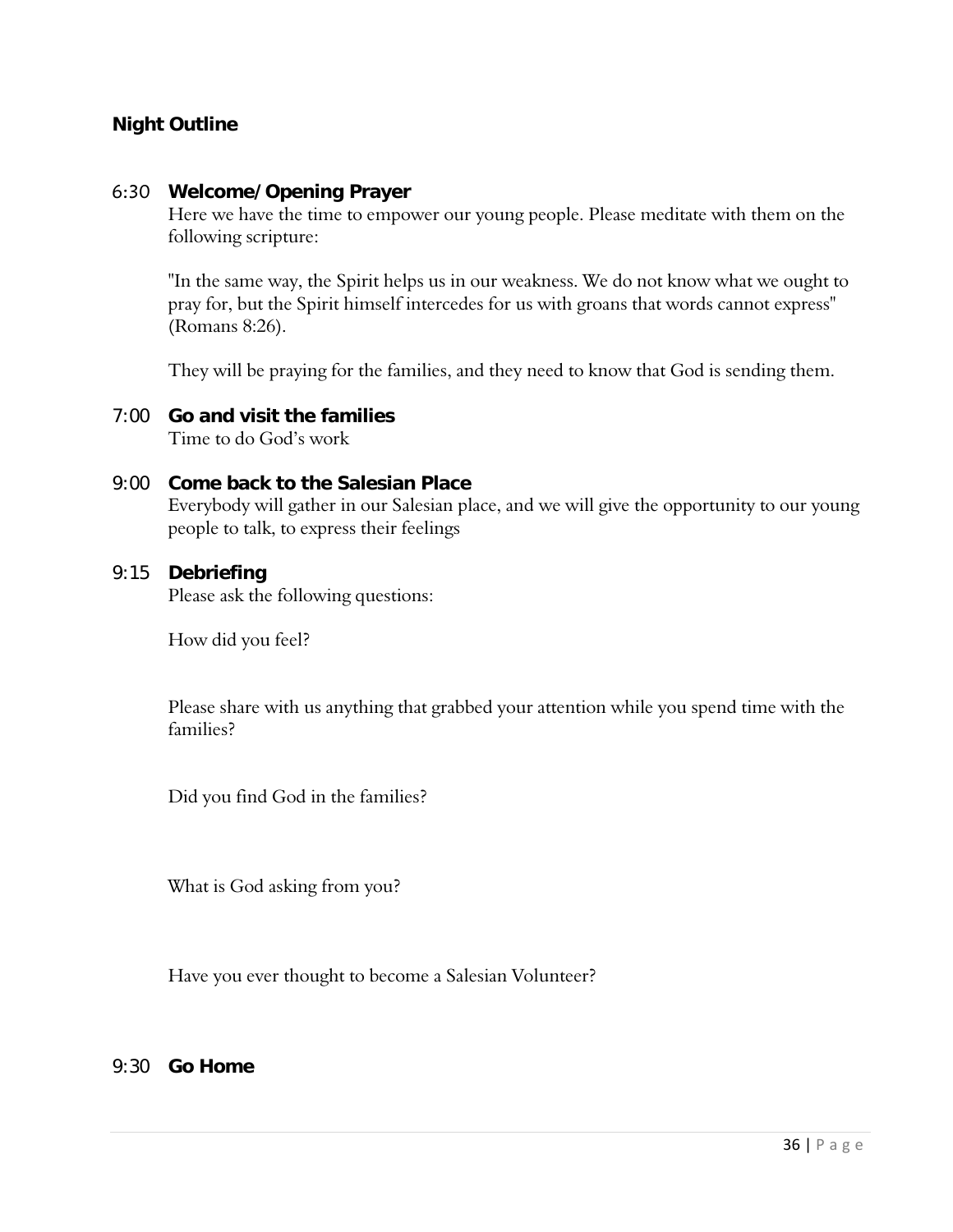# **Prayer Service example # 1**

#### **TO FOLLOW THE WAY OF LOVE9**

*Place on the floor a block puzzle already assembled to show a large heart with varied pictures of a loving family life enclosed within it. On the backside of this puzzle should be the face of Jesus which will be revealed at the time of sending during this prayer.* 

#### **GATHER**

#### **All: In the name of the Father and of the Son and of the Holy Spirit**

**Presider:** Thank you, God, for all that happened today for all the surprises and the sameness that made this day unique.

> Thank you for the challenges of family life that reminds us daily to put our hope in you.

 Thank you for making it possible for us to gather each moment into your love, by following your way of dying and rising to new life.

**All:** God of all creation, inspire us to love and grow to be the persons you created us to be. Help us to shoulder the burdens that come in loving one another, and bless our efforts with renewed life and joy as a family. We make this prayer through Christ, our Lord. Amen.

#### **LISTEN**

#### **Communal Reading:**

 Excerpts from *Follow the Way of Love*, A Pastoral Message of the U.S. Catholic Bishops to Families on the Occasion of the United Nations 1994 International Year of the Family

(*Read antiphonally, side A and side B alternatin*g)

 $\rightarrow$  A: Love brought you to life as a family. Love sustains you through good and bad times. When our Church teaches that the family is an "intimate community of life and love," it identifies something perhaps you already know and offers you a vision toward which to grow.

 $\rightarrow$  B: Jesus promised to be where two or three are gathered in his name (cf. Mt 18:20). We give the name *church* to the people whom the Lord gathers, who strive to follow his way of love, and through whose lives his saving presence is made known.

<sup>&</sup>lt;sup>9</sup> Created by Judy Alvarez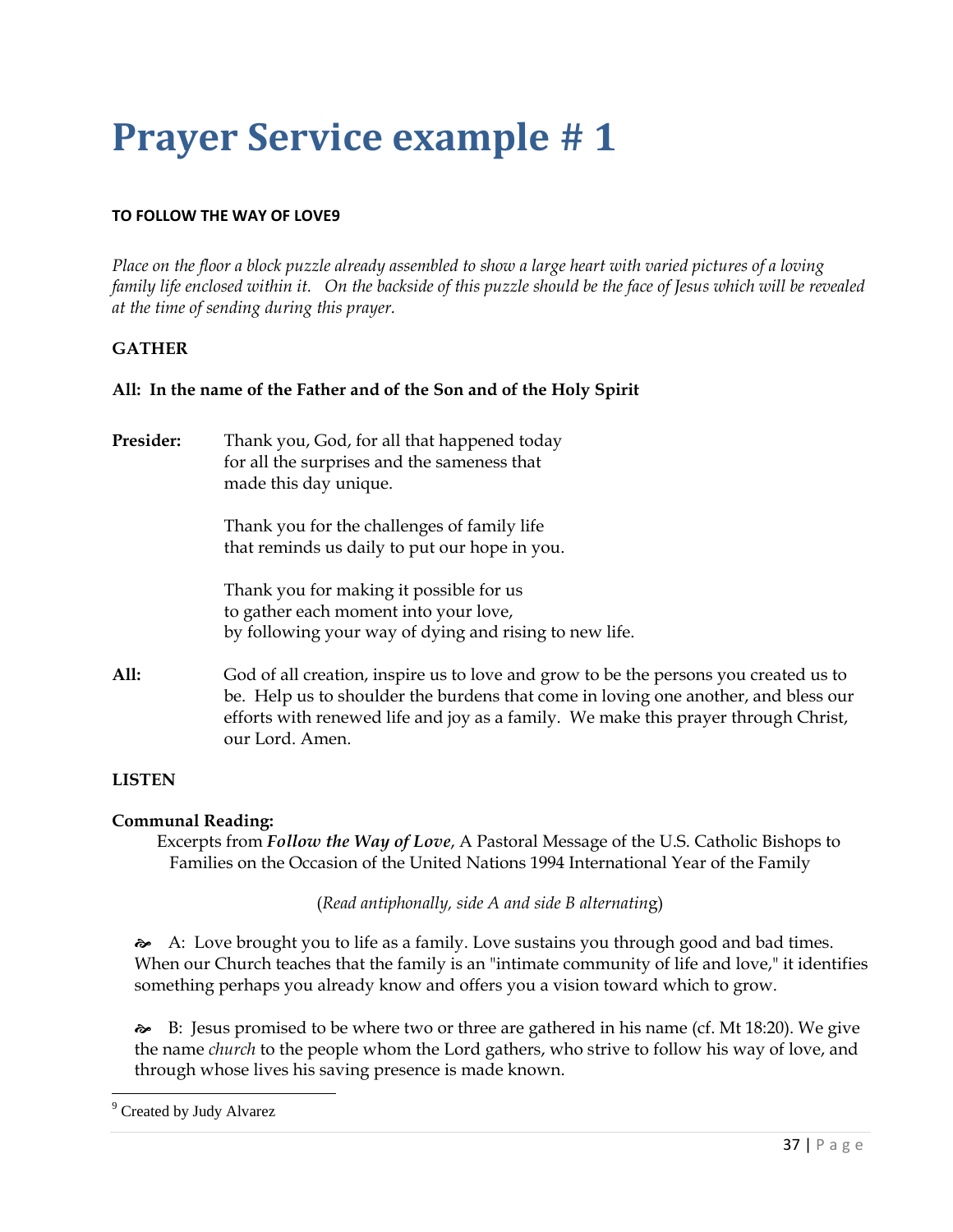$\rightarrow$  A: A family is our first community and the most basic way in which the Lord gathers us, forms us, and acts in the world. The early Church expressed this truth by calling the Christian family *a domestic church or church of the home.*

 $\rightarrow$  B: What you do in your family to create a community of love, to help each other to grow, and to serve those in need is critical, not only for your own sanctification but for the strength of society and our Church. It is a participation in the work of the Lord, a sharing in the mission of the Church. It is holy.

 $\rightarrow$  A: The profound and ordinary moments of daily life – mealtimes, workdays, vacations, expressions of love and intimacy, household chores, caring for a sick child or elderly parent, and even conflicts over things like how to celebrate holidays, discipline children or spend money – all are threads from which you can weave a pattern of holiness.

 $\sim$  B: As Christian families, you not only belong to the church, but your daily life is a true expression of the church….No domestic Church does this perfectly. But neither does any parish or diocesan church. All members of the church struggle daily to become more faithful disciples of Christ.

 $\rightarrow$  A: Remember, a family is holy not because it is perfect but because God's grace is at work in it, helping it to set out anew everyday on the way of love.

#### **RESPOND**

*Quiet Reflection:* What change must you make to follow more faithfully the way of love in your family?

*This reflection can be deepened by a private or group reading of the family Examination of Conscience based on I Corinthians 13:1-13 Examination. This examination can be adapted to suit varied family age groups. Soft background music would add to this reflection period.* 

#### **SEND**

*After period of self-examen invite individuals to express their commitment to love in their family by turning over a square of the puzzle. When all have done so, complete turning over of all puzzle pieces if need be, and reflect on how when we follow the way of love we become Jesus for one another.* 

#### **Concluding Prayer:**

Presider: Let us pray to be signs and bearers of God's love for our family at home and for all those we meet. Please stand.

Remember that the God of Love is with you. Bring to mind this loving presence within you and around you as you pray the following: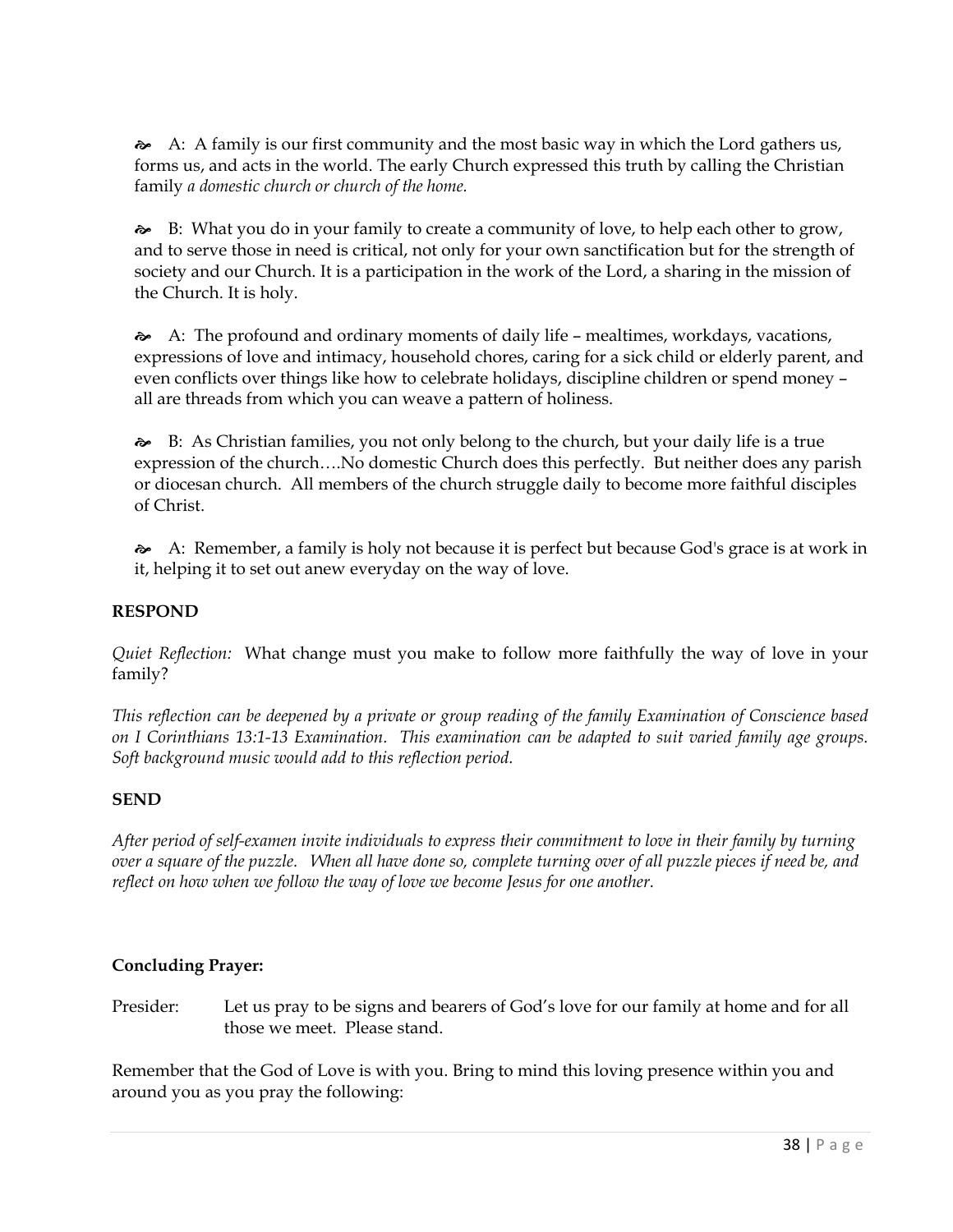*Touch your fingertips to your forehead, and repeat after me:*  Open my mind to remember your presence.

*Touch your fingertips to your mouth, and repeat after me:*  Open my mouth to speak your wisdom.

*Touch your fingertips to your heart, and repeat after me:*  Open my heart to extend your love.

*Hold both hands out, open, palms up, and repeat after me:*  Open my hands to serve you generously.

*Holding* arms wide open, and repeat after me: Open my whole being to you.

*Make a deep bow to the loving presence in you and in each person here.* 

*Let us pray together:* 

Father, strengthen us in your love as we seek to be Christ for one another. Help us to grow in your likeness and together become the family you have created us to be. May we share your goodness and love with each member of our family, and together may we bring this light to the world. Amen.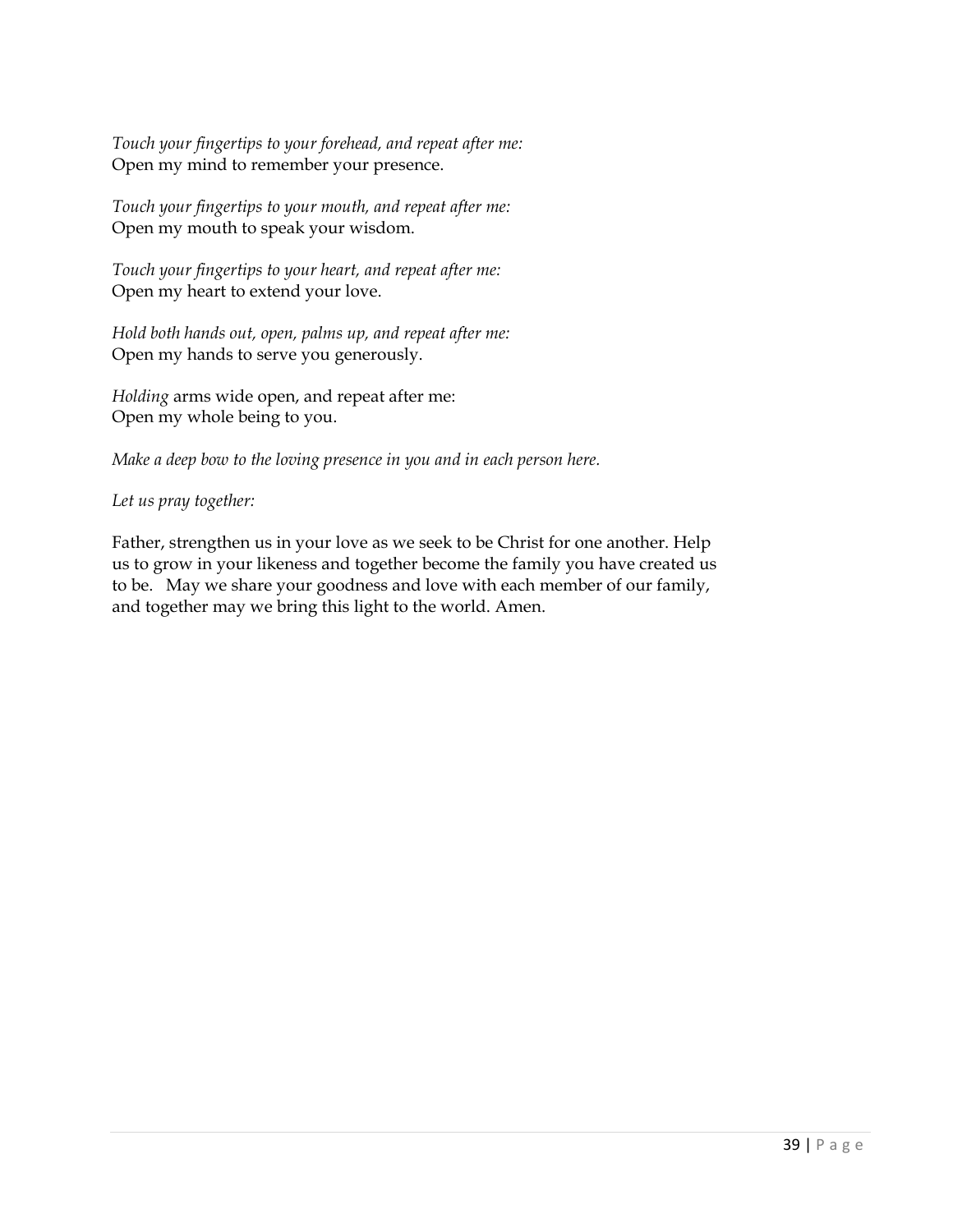# **Prayer Service example # 2**

**A FAMILY PRAYER SERVICE10**

## GATHER

**Readers:** *(assign two voices to alternate stanzas)* **If Jesus came to your house, I wonder what you'd do?** 

**Yes, if Jesus came to your house, to spend a day or two, If He came unexpected, just dropped in on you. I know you'd give your nicest room to such an honored guest, And all the food you serve to Him would be the very best. And you would keep assuring Him you're glad to have Him there, That serving Him in your home is joy beyond compare.** 

**But when you saw Him coming, would you meet Him at the door With arms outstretched in welcome to your heavenly visitor? Or would you have to change your clothes before you let Him in? Or hide some magazines and put the Bible where they'd been? Would you turn off the radio and hope he hadn't heard? And wish you hadn't uttered that last loud hasty word?** 

**And would you hide your worldly music and put some hymn books out? Could you let Jesus just walk right in, or would you rush about? And I wonder, if the Savior spend a day or two with you, Would you go right on doing the things you always do? Would you go right on saying the things you always say? Would life for you continue as it does from day to day?** 

**And would your family conversation keep up it's usual pace? And would you find it hard each meal** 

 <sup>10</sup> Adapted from SYLC Resources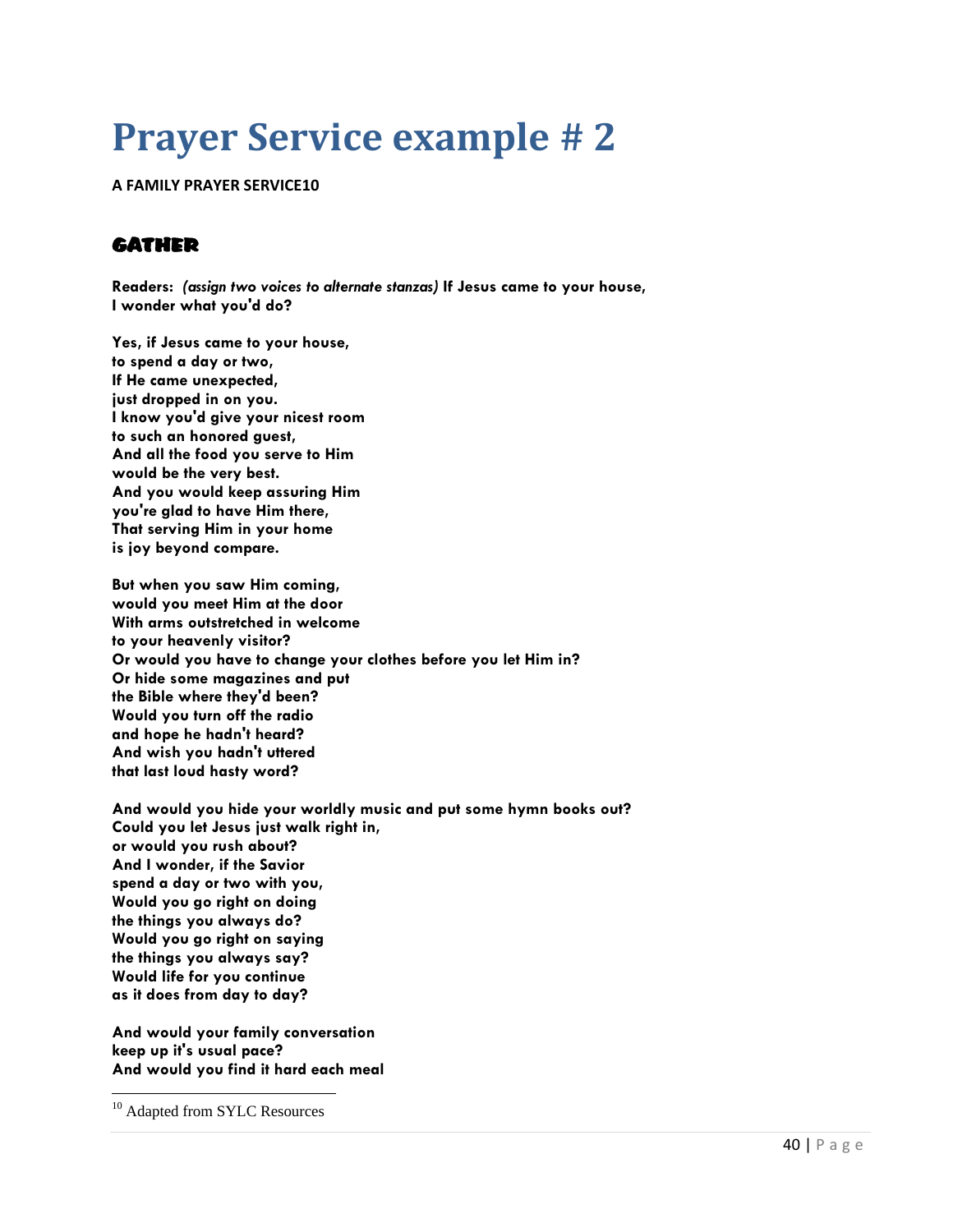**to say a table grace? Would you sing the songs you always sing, and read the books you read, And let Him know the things on which your mind and spirit feed?** 

**And would you take Jesus with you everywhere you'd planned to go? Or maybe would you change your plans for just a day or so? Would you be glad to have Him meet your very closest friends, Or hope that they would stay away until His visit ends? And would you be glad to have Him stay forever on and on? Or would you sigh with great relief when He at last was gone? Oh, it might be interesting to know the things that you would do, If Jesus came in person to spend some time with you.**

#### **Presider:**

O God, our Source of Life, be with us as we gather to consider where we are and who you call us to be for others. Help us to be open to you and to one another that we may experience this moment of prayer as one family in Christ, in whose name we pray. Amen.

#### LISTEN

(This proclamation may be done as a skit.)

Presider: Let us open our minds, hearts and our ears to God's word.

**Narrator:** A reading from the gospel of Luke.

Jesus came to Jericho and intended to pass through the town.

*Enters Jesus.* 

Now there was a man in the town named Zacchaeus, who was a chief tax collector and also a wealthy man, was seeking to see who Jesus was; but he could not see him because of the crowd, for he was short in stature.

*Crowd gathers in front of Zacchaeus. Zacchaeus jumps up and down to see Jesus without any luck.* 

**Zacchaeus:** I can't see! I want to see Jesus! Please, let me see!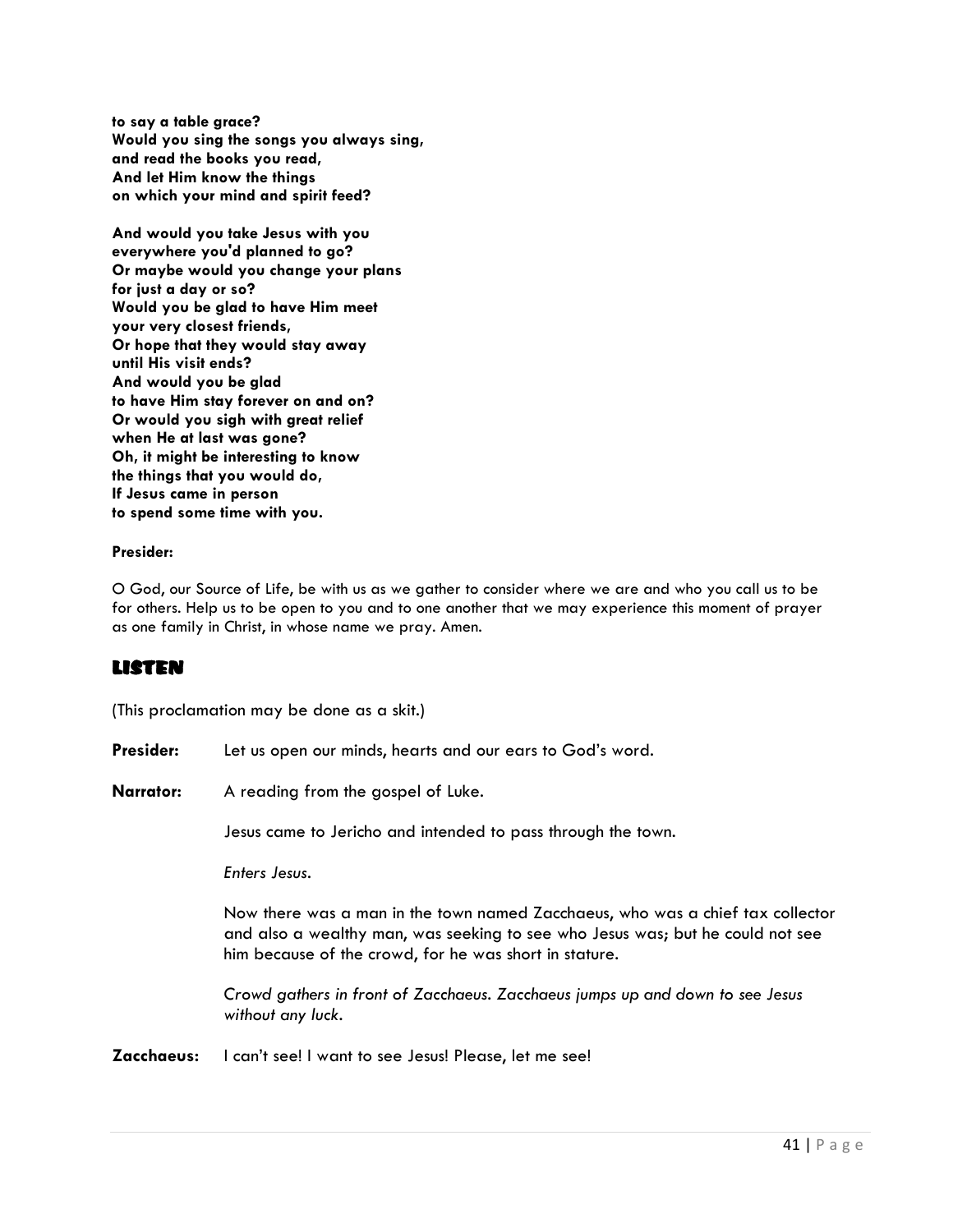**Narrator:** *S*o Zacchaeus ran ahead and climbed a sycamore tree in order to see Jesus, who was about to pass that way.

*Zacchaeus steps on a chair trying to see over the crowd.* 

**Zacchaeus:** Jesus! Over here! Jesus! Up here!

*Jesus looks up at Zacchaeus.* 

**Narrator:** When he reached the place, Jesus looked up and said to the man,

**Jesus:** Zacchaeus, come down quickly, for today I must stay at your house.

*Zacchaeus climbs down* 

**Narrator:** And so Zacchaeus came down quickly and received Jesus with joy.

*Zacchaeus runs to Jesus and gives him a warm hug.* 

- **Zacchaeus:** Jesus! Thank you! You are most welcome at my house. I am honored for you to come to my house.
- **Narrator:** When the crowd all saw this, they began to grumble, saying,

**Crowd:** Did you hear that? Jesus has gone to stay at the house of a sinner. What? Are you kidding me? Does Jesus know who that guy is?

**Narrator:** But Zacchaeus stood there and said to the Lord,

- **Zacchaeus:** Behold, half of my possessions, Lord, I shall give to the poor, and if I have extorted anything from anyone I shall repay it four times over.
- **Jesus:** Today salvation has come to this house because this man too is a descendant of Abraham. For the Son of Man has come to seek and to save what was lost.

**Narrator:** The Gospel of the Lord.

**All:** Praise to you, Lord Jesus Christ.

#### RESPOND

**Presider:** As Jesus goes into Jerusalem, he encounters a tax collector. Unlike others who hate tax collectors, Jesus welcomes and befriends Zacchaeus. He saves Zacchaeus from his sins and Zacchaeus receives God's grace for his change of heart and action.

> There's a great conversion in this passage. Conversion is not about changing to someone whom you are not. It's about a profound change in one's belief and attitudes. It's about a change of heart and a change in living. The conversion that Jesus is calling us to requires